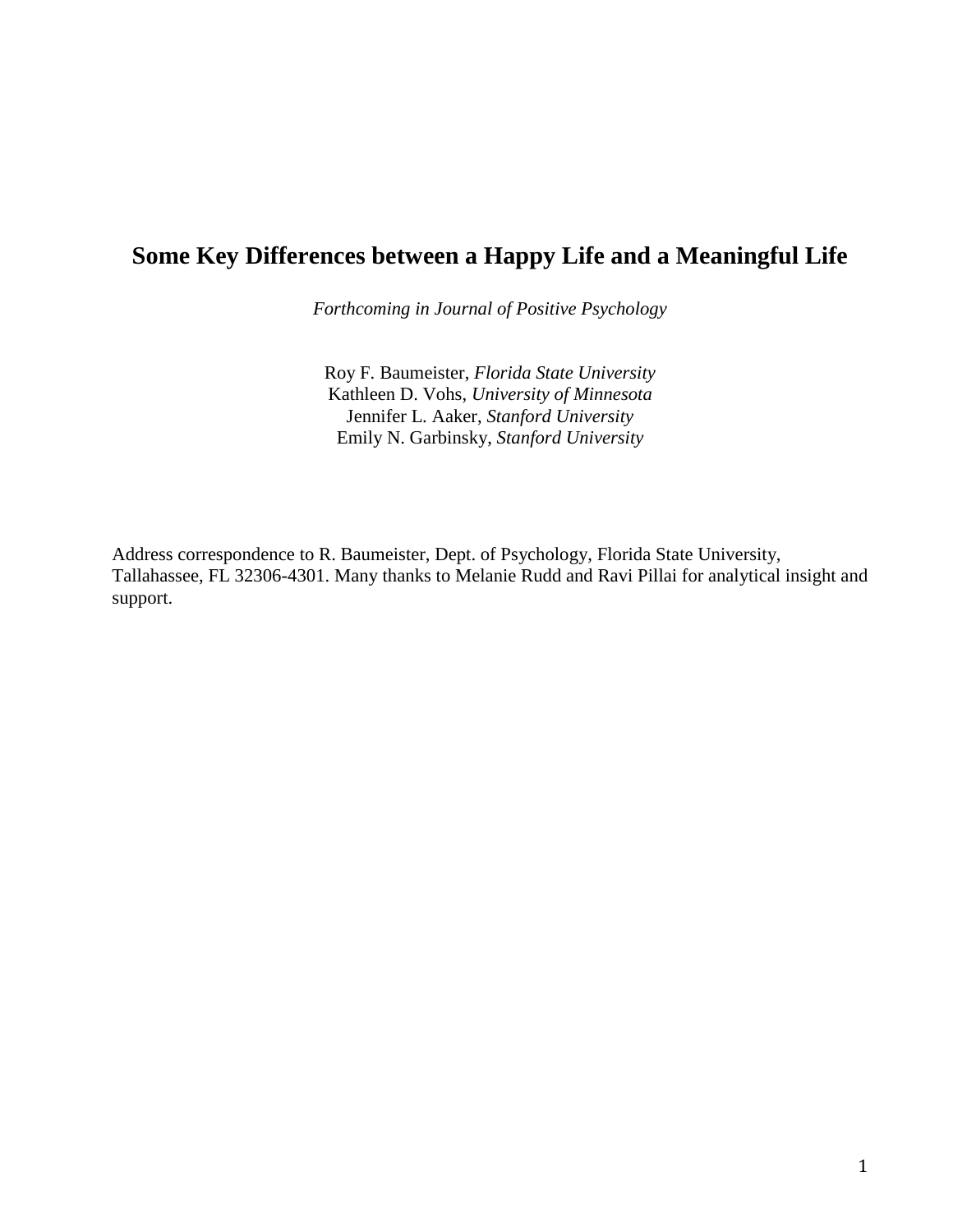## Abstract

Being happy and finding life meaningful overlap, but there are important differences. A large survey revealed multiple differing predictors of happiness (controlling for meaning) and meaningfulness (controlling for happiness). Satisfying one's needs and wants increased happiness but was largely irrelevant to meaningfulness. Happiness was largely present-oriented, whereas meaningfulness involves integrating past, present, and future. For example, thinking about future and past was associated with high meaningfulness but low happiness. Happiness was linked to being a taker rather than a giver, whereas meaningfulness went with being a giver rather than a taker. Higher levels of worry, stress, and anxiety were linked to higher meaningfulness but lower happiness. Concerns with personal identity and expressing the self contributed to meaning but not happiness. We offer brief composite sketches of the unhappy but meaningful life and of the happy but meaningless life.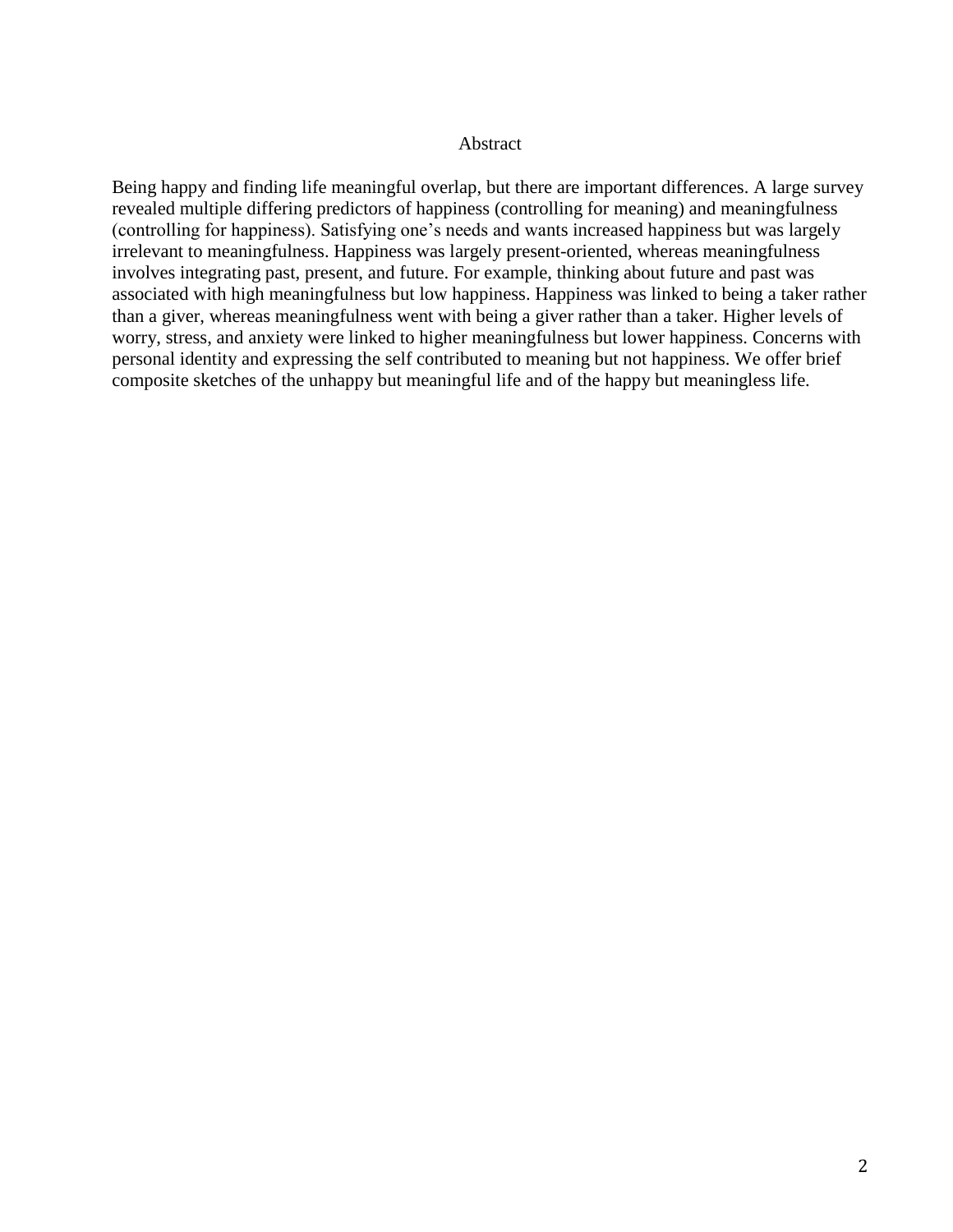The wishes for happiness and for a meaningful life are two of the most widely held goals by which people measure and motivate themselves. A breathtakingly broad variety of other common goals and strivings — as examples, the desires to be healthy, to be loved, to succeed at work, to raise children, to serve one's religion or country — can be subsumed under either or both of those broad wishes. The present article addresses the relationship between the two. Although undoubtedly happiness and a meaningful life have substantial overlap, our focus is on the differences. More precisely, we shall develop theory and provide data about what factors differentially predict happiness and meaningfulness.

Positive psychology took off in the 1990s as a corrective to psychology's heavy emphasis on illness, suffering, and misfortune. It sought to enrich human life and enhance human functioning. The study of happiness has received a tremendous boost from the advent of positive psychology. Research on what makes life meaningful has increased as well, but perhaps not nearly as much. This special issue of the journal may be a useful corrective in that it undertakes to call the attention of positive psychologists (and other interested researchers) to issues of meaning and meaningfulness. The present investigation was intended partly to clarify some key differences between happiness and meaningfulness.

We shall argue that although happiness and meaning are important features of a desirable life and indeed are interrelated, they have different roots and implications (MacGregor & Little, 1998). Happiness may be rooted in having one's needs and desires satisfied, including being largely free from unpleasant events. Meaningfulness may be considerably more complex than happiness, because it requires interpretive construction of circumstances across time according to abstract values and other culturally mediated ideas. We shall report results of an empirical investigation on differential correlates of meaningfulness and happiness.

### *Definitions*

Happiness is generally defined as subjective well-being, which is to say, an experiential state that contains a globally positive affective tone. It may be narrowly or broadly focused: A person may claim to be happy to have found a lost shoe, happy that the war is over, or happy to be having a good life. Researchers have conceptualized and measured happiness in at least two quite different ways. One is *affect balance,* indicating having more pleasant than unpleasant emotional states, and is thus essentially an aggregate of how one feels at different moments. The other, *life satisfaction*, goes beyond momentary feelings to invoke an integrative, evaluative assessment of one's life as a whole.

Meaning can be a purely symbolic or linguistic reality, as in the meaning of a word. The question of life's meaning thus applies symbolic ideas to a biological reality. Meaningfulness is presumably both a cognitive and an emotional assessment of whether one's life has purpose and value. People may feel that life is meaningful if they find it consistently rewarding in some way, even if they cannot articulate just what it all means. Our focus is on meaningfulness and the meaning of life.

Operationally, we let participants in our studies define happiness and a meaningful life in whatever way they chose, rather than imposing specific definitions on them. We also assumed (and found) that the two overlap substantially. Nonetheless, we assume that there are real differences and that people's responses would reflect these. In particular, it should be possible to have a highly meaningful life that is not necessarily a happy one (e.g., as religious missionary, political activist, or terrorist).

## **Theory: Happiness is Natural, Meaning is Cultural**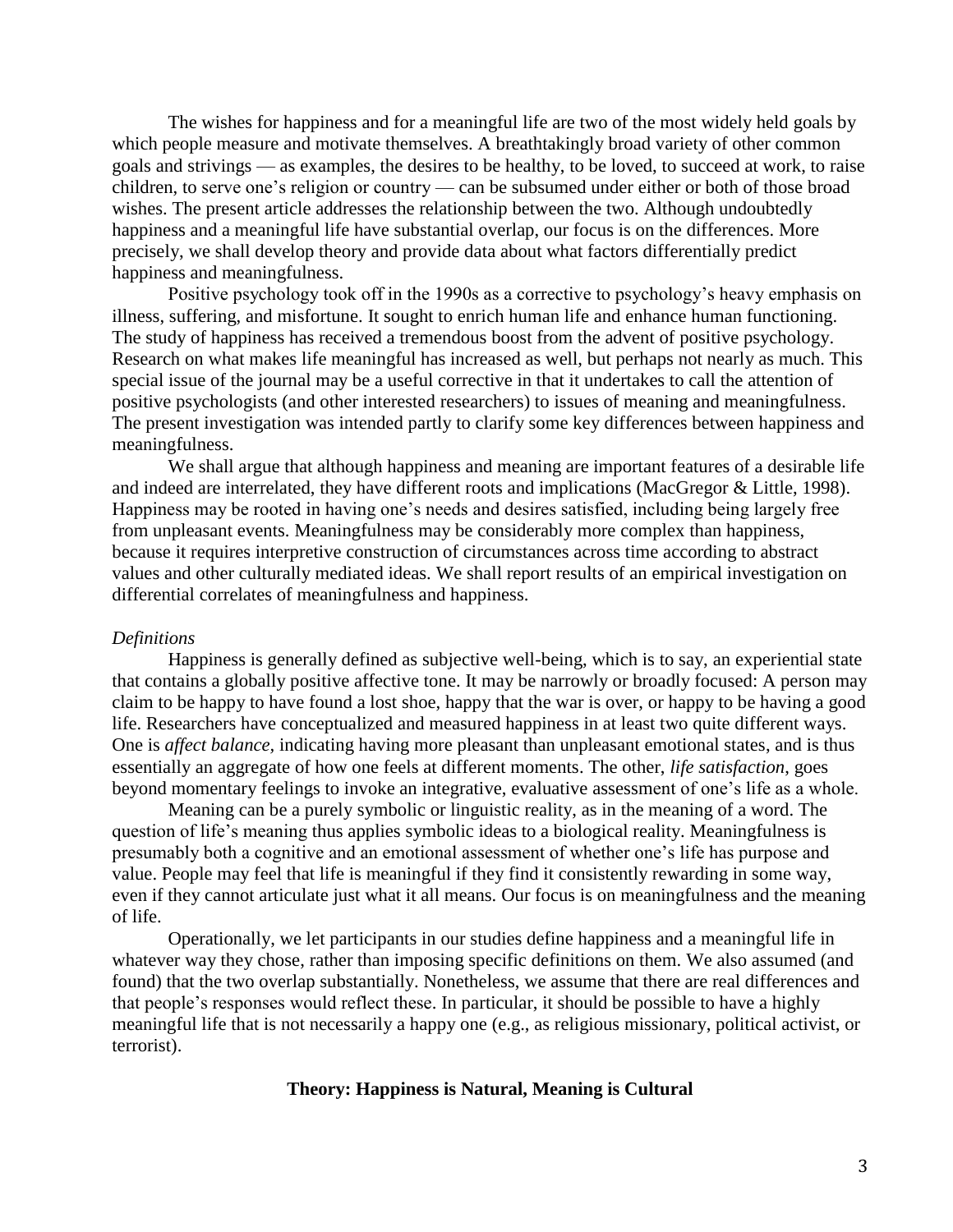We assume the simpler form of happiness (i.e., affect balance rather than life satisfaction), at least, is rooted in nature. All living creatures have biological needs, which consist of things they must obtain from their environment in order to survive and reproduce. Among creatures with brains and central nervous systems, these basic motivations impel them to pursue and enjoy those needed things, and the satisfaction of those needs generally produces positive feeling states. Conversely, negative feelings arise when those needs are thwarted. Hence affect balance depends to some degree on whether basic needs are being satisfied. Possibly life satisfaction too could be swayed by whether, in general, one is getting the things one wants and needs. Human beings are animals, and their global happiness therefore may depend on whether they generally get what they want and need.

If happiness is natural, meaningfulness may depend on culture. All known cultures use language, which enables them to use meanings and communicate them. There is a large set of concepts underlying language, and these concepts are embedded in interconnected networks of meaning. These are built up over many generations, and each new person comes to learn most of these meanings from the group. Appraising the meaningfulness of one's life thus uses culturally transmitted symbols (via language) to evaluate one's life in relation to purposes, values, and other meanings that also are mostly learned from the culture. Meaning is thus more linked to one's cultural identity than is happiness.

Although this special issue is devoted to "personal meaning," meaning itself is not personal but rather cultural. It is like a large map or web, gradually filled in by the cooperative work of countless generations. An individual's meaningfulness may be a personally relevant section of that giant, culturally created and culturally transmitted map.

One crucial advantage of meaning is that it is not limited to the immediately present stimulus environment. Meaningful thought allows people to think about past, future, and spatially distant realities (and indeed even possibilities). Related to that, meaning can integrate events across time. Purpose, one important component of meaningfulness, entails that present events draw meaning from future ones. The examples listed above of meaningful but not happy lives (e.g., oppressed political activist) all involve working toward some future goal or outcome, such that the future outcome is highly desirable even though the present activities may be unpleasant. Meaningfulness may therefore often involve understanding one's life beyond the here and now, integrating future and past. In contrast, happiness, as a subjective feeling state, exists essentially in the present moment. At most, happiness in the form of life satisfaction may integrate some degree of the past into the present — but even so, it evaluates the past from the point of view of the present. Most people would probably not report high life satisfaction on the basis of having had a good past but while being currently miserable.

Consistent with that view that meaning integrates across time, Vallacher and Wegner (1985, 1987) found that higher levels of meaning were consistently marked by longer time frames. As people shifted toward more concrete and less meaningful ways of thinking about their actions, they became more focused on the here and now. Thus, a wedding can be described both as "making a lifelong commitment to love" and as "saying some words in a church." The former invokes a longer time span and is more meaningful than the latter.

Indeed, Baumeister (1991) observed that life is in constant change but strives for stability, and meaning is an important tool for imposing stability on the flux of life. For example, the feelings and behaviors that two mates have toward each other will fluctuate from day to day, sometimes even momentarily, but culturally mandated meanings such as marriage define the relationship as something constant and stable. (And marriage does in fact help to stabilize relationships, such as by making it more difficult for the partners to dissolve the relationship.) Such ongoing involvements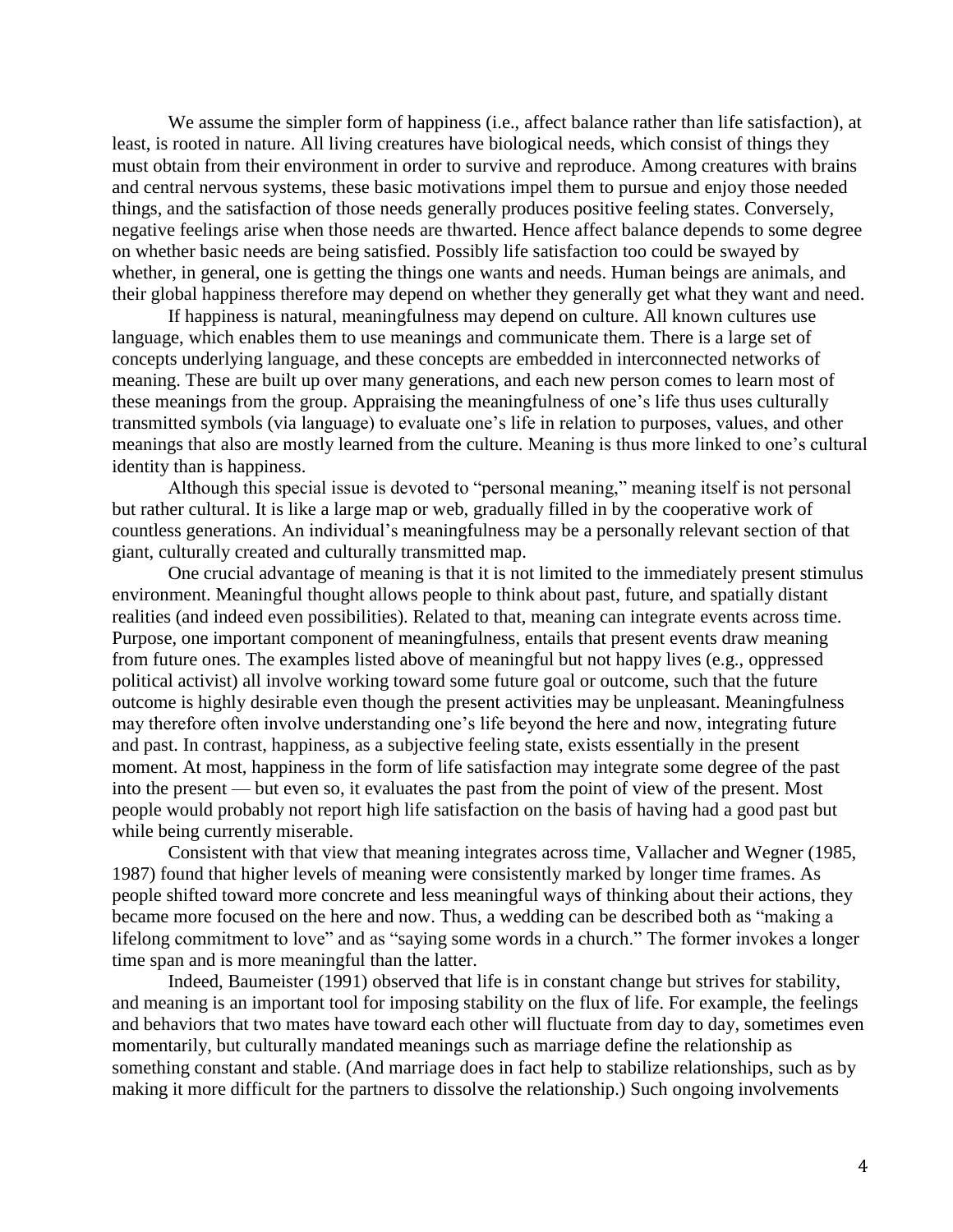undoubtedly contribute to the degree of meaningfulness a life has. Put another way, the pursuit of goals and fulfillments through ongoing involvements and activities that are interlinked but spread across time may be central to meaningfulness.

Again, we assume there is substantial overlap between meaningfulness and happiness. Humans are social beings, and participation in social groups is a vital means by which people satisfy their basic needs in order to survive and reproduce. Hence interpersonal involvement, among other things, is surely vital for both meaning and happiness. We do not intend to dwell on such things as interpersonal belongingness, because our focus is on the differences between meaningfulness and happiness, but we acknowledge their importance. Although both happiness and meaningfulness may involve interpersonal connection, they may differ in how one relates to others. Insofar as happiness is about having one's needs satisfied, interpersonal involvements that benefit the self should improve happiness. In contrast, meaningfulness may come instead from making positive contributions to other people.

Although needs can be satisfied in a selfish fashion, the expression and development of selfhood tends to invoke symbolic relations and is therefore more a matter of meaning than happiness. MacGregor and Little (1998) found that the meaningfulness of individuals' personal projects depended on how consistent they were with core aspects of self and identity. Many animals have the same basic needs as humans, but the human self is far more elaborate and complex than what other animals exhibit. Part of the reason is that the human self is created and structured on the basis of the cultural system (see Baumeister, 2011). On that basis, we predicted that selfhood would have different relationships to happiness and meaningfulness. Happiness would mainly be linked to whether the self's needs are being satisfied. Meaningfulness would be far more broadly related to what activities express and reflect the symbolic self, some of which would involve contributing to the welfare of others (individually or in general) or other culturally valued activities.

We turn now to report on our empirical investigations. These consisted of a series of surveys and a follow-up experiment aimed at differentiating meaningfulness and happiness They were set up partly to test the above hypotheses but also partly as exploratory, hypothesis-generating research. Our work was guided by the theories we have elucidated, but we were also deliberately open to new and unexpected patterns that emerged.

#### **Method**

Our main source of data was a series of surveys. A national sample of 397 adults (68% female; ages 18-78; *M* = 35.5 years old; 48.1% were parents) participated in this online study. The study consisted of three surveys, and participants received \$10 for completing the first survey and \$5 for each subsequent survey completed.

One week later, participants completed the first follow-up survey. Three weeks later (i.e., one month after the initial survey), participants completed the final follow-up survey. All items unless noted were answered on a 1-7 scale, with not at all/very or infrequency/frequently as end points.

At both Time 1 and Time 3, participants responded to several items that were used to create the main indices. Happiness was measured with three items (with 7-point scales): "In general I consider myself happy;" "taking all things together, I feel I am happy;" "compared to most of my peers, I consider myself happy." Three similar items were used to assess how meaningful people felt their lives were, such as in the item, "In general I consider my life to be meaningful." All scale reliabilities were high, alphas > .94.

#### **Results and Discussion**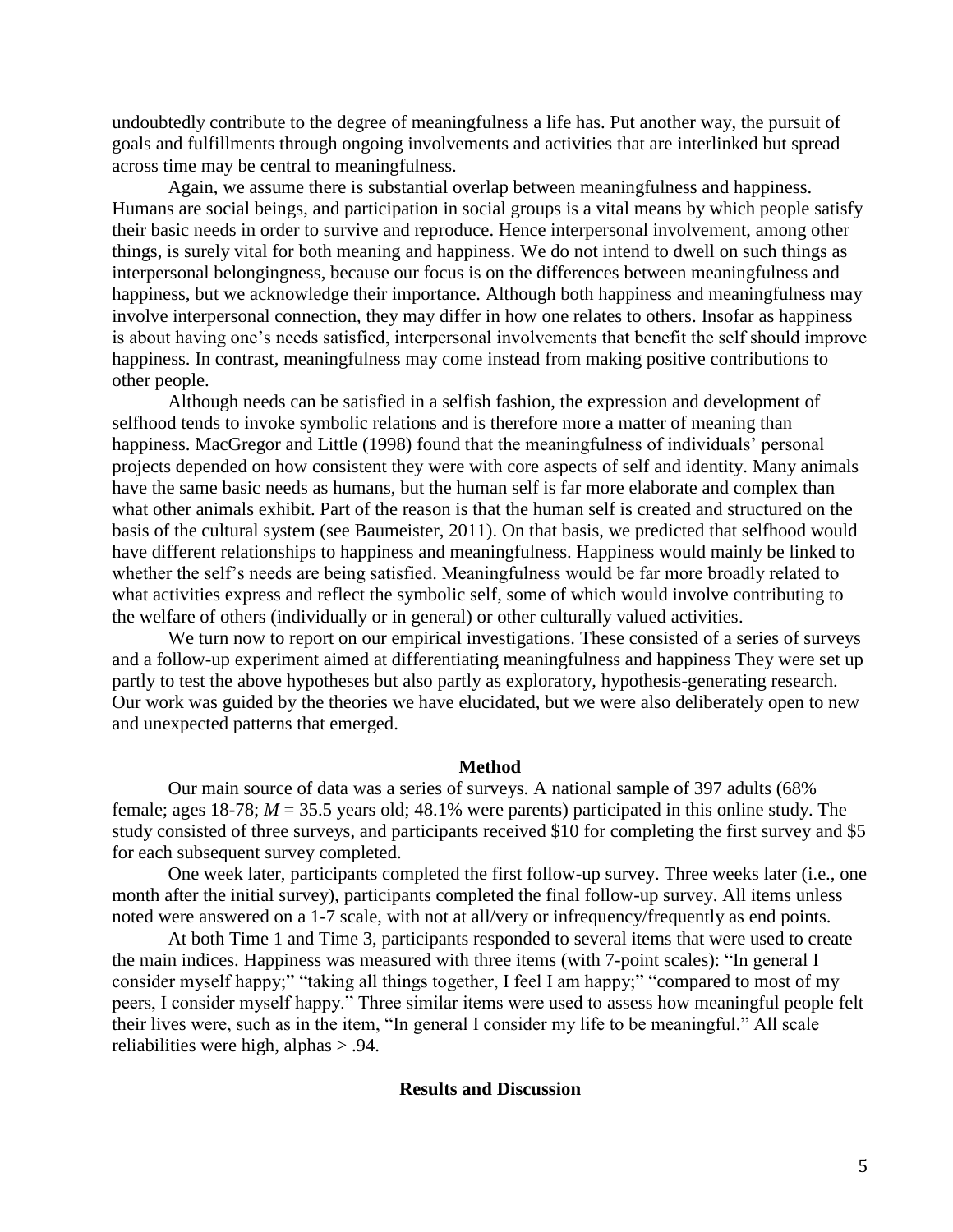The goal of this research was to differentiate meaning and happiness. Our analysis strategy was therefore as follows. We computed correlations of both meaningfulness and happiness with our other measures, each controlling for the other. Then we identified pairs of opposite findings, such as a variable that correlated significantly positively with happiness but significantly negatively with meaningfulness. Cases in which there was a significant correlation with one variable in one direction but a nonsignificant, even negligible correlation in the opposite direction with the other variable were also sought, because these indicate target variables that are exclusively related to either meaningfulness or happiness but not both. (Again, the correlations with either happiness or meaningfulness control for the other variable.) In general we ignored cases in which both correlations were in the same direction, even if one was significant and the other not, and we only mention them if relevant to elucidating other findings.

The large number of correlations raises the possibility of capitalizing on chance, so our results should be considered tentative and await replication. Still, we used consistent and rigorous criteria for what we found, and we also sought to emphasize patterns of conceptually relevant findings. We did exclude a few correlations that stood out as unrelated to the general patterns and that made little or no sense, as they may well reflect the emergence of some ostensibly significant findings by chance. This project was intended to generate ideas, and future work would be desirable to verify and build on them.

#### **Direct Relationship between Meaningfulness and Happiness**

Happiness and meaningfulness were substantially and positively intercorrelated. As Table 1 shows, the correlations in the two surveys were .63 and .70. Thus, in this sample, being happy and regarding one's life as meaningful are similar, related attitudes.

We went looking for variables that correlated positively with happiness but negatively with meaningfulness (also vice versa). Meeting these criteria thus required overcoming substantial conceptual and methodological obstacles, which a priori increases their interest value. In other words, we sought variables that have opposite connections to two things that are themselves highly positively intercorrelated. Again, though, we corrected happiness for meaningfulness, and vice versa, so our results are based on what is different about them — which, to reiterate, was the primary focus of this investigation.

Meaning and happiness thus feed off each other, but they do have some substantially different roots. Some things contribute to both, but others really are quite differentiating and specific. This investigation was a search for the latter.

#### **Satisfaction of Basic Needs and Wants**

Almost by definition, basic needs are natural, and so by our theory the satisfaction of these needs should be mainly related to happiness. We assume that all animals, even those who cannot think a simple sentence, have basic needs and feel good when these are satisfied. Among humans, goal satisfaction generally brings positive feelings, and happiness has been linked to how successful people are at their various personal projects (MacGregor & Little, 1998).

To present the findings in narrative fashion here, we present the statistics in tables. Table 1 covers the results for this section.

One first sign of whether one's needs are being satisfied is whether people consider their lives to be easy or difficult. Finding one's life to be relatively easy was linked to more happiness. Finding life difficult (a separate item) was linked to lower happiness. Neither variable correlated significantly with meaning, and in fact the trends were in the opposite direction for meaning as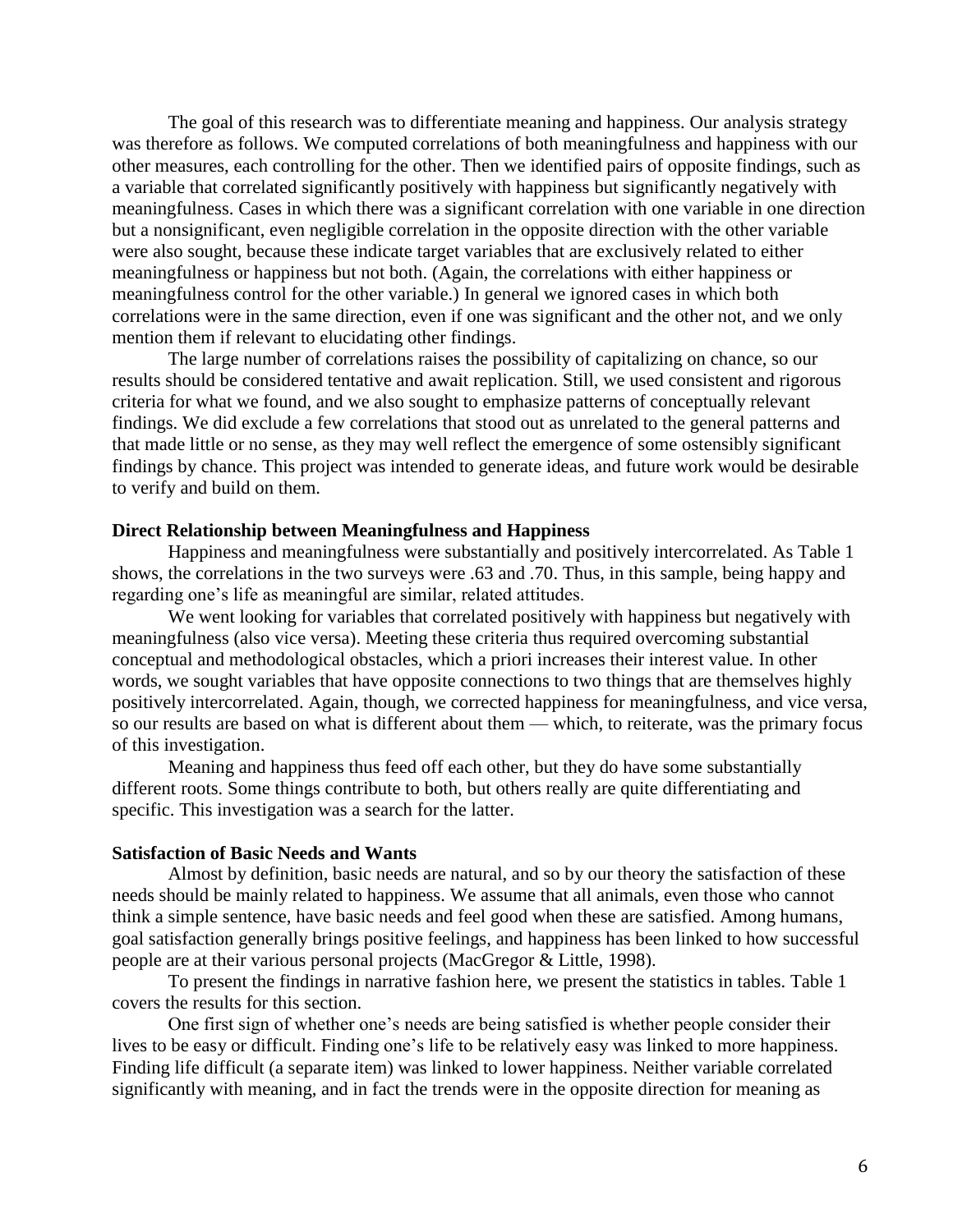compared with happiness. Considering life a struggle was negatively correlated with happiness but approached a significant positive relationship with meaningfulness (consistent with the view that some people live highly meaningful but not very pleasant lives, perhaps because their meaningful activities require strenuous and unpleasant activities). Thus, finding one's life easy or difficult is a matter of happiness and not of meaning.

Good health is certainly a very basic and rather universal desire. How healthy people considered themselves to be was a positive contributor to happiness, but it was irrelevant to meaningfulness. Healthy and sick people can have equally meaningful lives, but the healthy people are happier than sick ones.

Good and bad feelings often arise from the satisfaction versus thwarting of desires. The more often people felt good, the happier they were. The more often they felt bad, the less happy they were. Neither was related to meaning. These findings also support the understanding of happiness as affect balance: Feeling good rather than bad most of the time was apparently one valuable predictor of overall happiness.

The links to feeling good and bad generally are not simply an artifact of a general pattern that all good feelings are exclusive to happiness, which would be the case if this were simply a matter of definition. By way of contrast, feeling bored is unpleasant but also suggests a lack of meaningful involvement, and feeling bored was negatively related to both happiness and meaningfulness.

Money is a product of culture rather than nature, but people use money to satisfy many of their most basic and natural desires. Being able to buy the things one needs had a significant positive relationship to happiness but was irrelevant to meaning. Another item that asked about being able to buy the things one wants (as opposed to needs) yielded quite similar results. Scarcity of money reduced both meaningfulness and happiness, but the effect was considerably larger on happiness than meaningfulness. In terms of variance accounted for, monetary scarcity was twenty times more detrimental to happiness (5%) than to meaning (0.25%). Overall, then, having sufficient money to purchase objects of desire (both necessities and luxuries) was important for happiness but made little difference as to whether life was meaningful.

We asked whether "economic fluctuations affect my happiness." Agreement with that item predicted significantly lower happiness but had a nonsignificant positive trend on meaningfulness. In principle, recognizing that one's happiness depended on the economy could operate equally in good or bad directions, but in empirical fact people associate that recognition with bad things. This may reflect the general principle that bad things have stronger effects than good ones (Baumeister, Bratslavsky, Finkenauer, & Vohs, 2001). In any case, recognizing that one is dependent on the economy has more impact on happiness than meaning.

The survey included a list of activities and asked whether they "reflect me," as in whether they express something personal about the respondent. As we shall see below, the majority of these were highly relevant to meaningfulness and not happiness. One exception, however, was that people who agreed that "how I spend money reflects me" were happier than those who disagreed, whereas the effect on meaningfulness, though significant and also positive, was considerably weaker. Thus, again, it appears that spending money in ways relevant to one's own values, goals, and motivations contributes more to happiness than to meaningfulness.

One might wonder whether all money items simply evoked happiness more than meaningfulness. Against that view, the item "balancing finances reflects me" was completely irrelevant to happiness but significantly related to meaningfulness. Balancing finances does not usually entail satisfying basic needs in any way. (Rather, it involves integrating past, present, and future actions and obligations, possibly also planning and strategizing, and therefore it may be much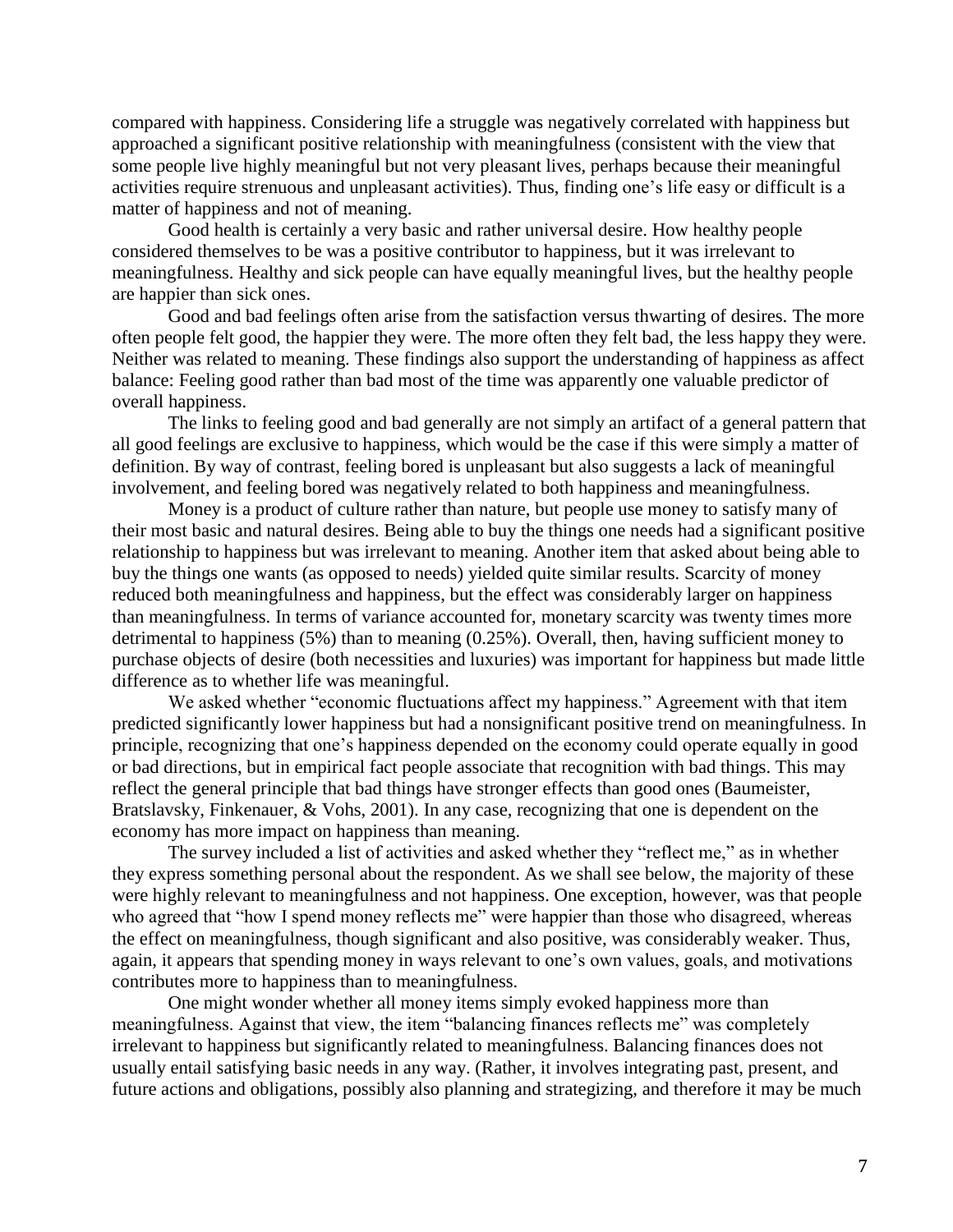more relevant to meaning than happiness.) It is thus not a simple link that money is tied to happiness. Instead, it appears that spending money to get desired things is what contributes to happiness.

Taken together, these results fit the general view that having one's needs satisfied, being able to obtain what one wants and needs, and (presumably on that basis) feeling good more often than bad are central to happiness. They have relatively little to do with a meaningful life. Insofar as wants and needs arise naturally, these patterns also fit the broader view that happiness is rooted in nature and in the motivational patterns instilled by nature. People are happy when they get what they want. Meaning is to be found elsewhere.

## **Past, Present, and Future, and Temporal Integration**

One central idea behind this investigation is that happiness is about the present whereas meaning is about linking events across time, thus integrating past, present, and future. Meaning links experiences and events across time, whereas happiness is mostly in the moment and therefore largely independent of other moments.

The more time people reported having devoted to thinking about the past and future, the more meaningful their lives were — and the less happy. Table 2 reports the effects. The effects were roughly similar for thinking about the future and the past, and these items individually significantly related to happiness (the more thinking, the less happiness) but had marginal trends toward positive relations to meaning. Another item revealed that the more people reported imagining the future, the more meaningful their lives were, but the less happy. Thus, thinking beyond the present moment, into the past or future, was a sign of the relatively meaningful but unhappy life. Happiness is not generally found in contemplating the past or future.

In contrast, the more time people reported thinking about the present, the happier they were, although this was weak and only marginally significant at p=.07. (The results might be weakened because many unpleasant events force an acute awareness of the present, thereby diluting the statistical effect linking happiness to focusing on the present.) Thinking about the present was irrelevant to meaningfulness. Thus, whereas meaning is found in connecting to past and future, happiness may be mainly in the present.

Because of the potential importance of these differences in time span, we conducted a second study. We asked 124 student participants to rate a series of adjectives and phrases as to how strongly they were related to meaningfulness and happiness, respectively. The order of rating meaningfulness and happiness was counterbalanced. Table 2 shows these results as well as the ones from the main survey. Being focused on the future and being long-term oriented were more strongly associated with meaning than with happiness. In contrast, being short-term oriented went with happiness more than meaning. Happiness was moreover rated as considerably more short-lived and fleeting than meaningfulness. Conversely, meaningfulness was rated as much more lasting and permanent than happiness.

These striking differences in time span do not reflect a simple tendency to associate all time items with meaning rather than happiness. As already noted, the proportions of time spent feeling good and feeling bad were correlated with happiness and not with meaningfulness. These findings underscore the notion that happiness is present-oriented, because the items about frequency of feeling good and bad refer specifically to how one feels in the current moment (even though they aggregate across many moments).

Despite the implication that happiness is fleeting, our data, like many other findings, suggest that happiness is actually rather stable. Both meaning indices and happiness indices were quite stable from Time 1 to Time 3 quite strongly,  $r(329) = .76$  for meaning and  $r(325) = .82$  for happiness,  $ps <$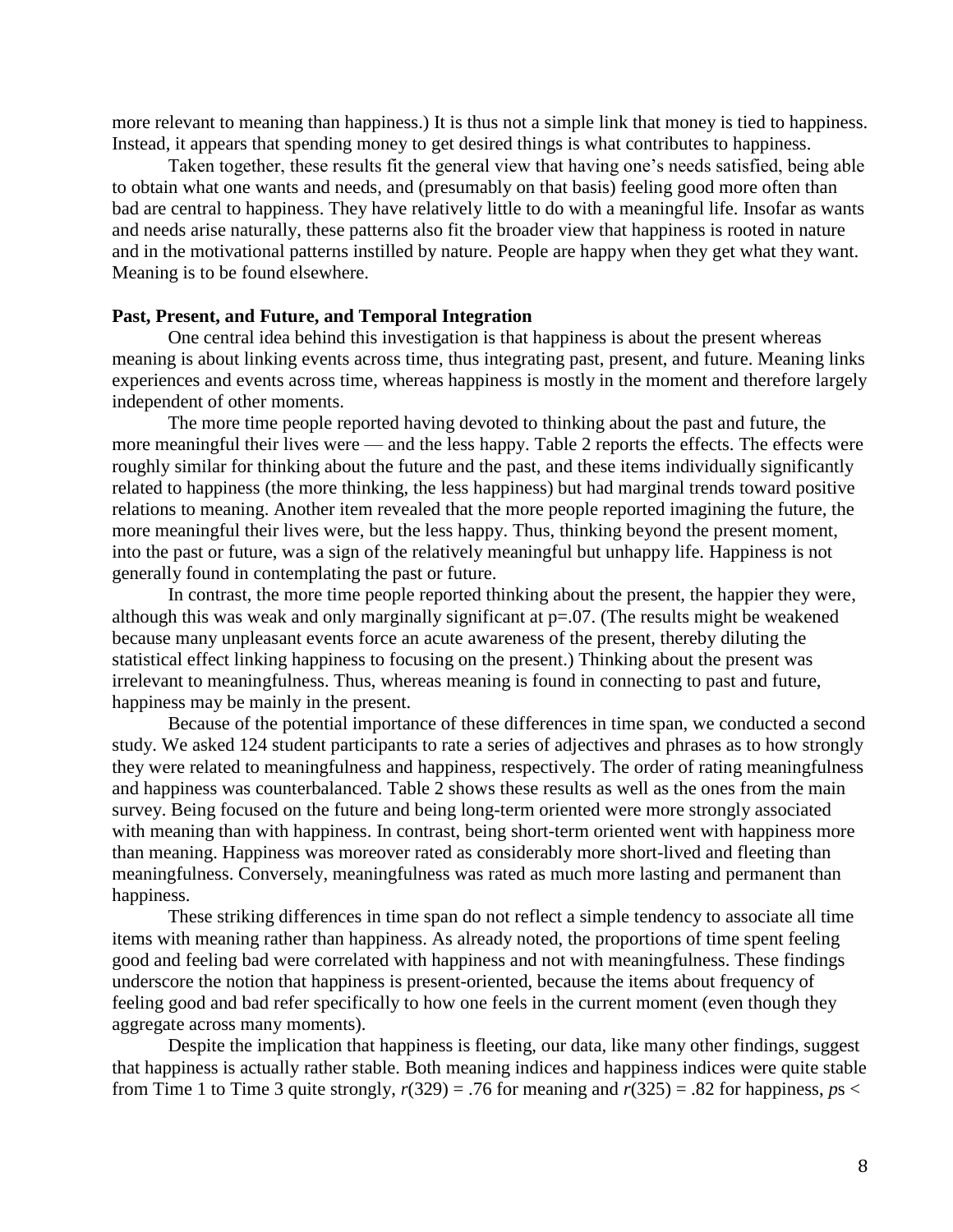.001. The measures of happiness thus show that people's self-rated happiness was quite consistent across the month from the first to the third time point. (Other data show happiness to be remarkably stable even across many years; Costa, McCrae, & Zonderman, 1987). Our participants' rated impression that happiness is fleeting and unstable is thus incorrect. The reason behind that apparent mistake may be that happiness in fact consists of enjoyment of the present, so it does not inherently link together different moments in life (unlike meaning). Its link to the present may encourage the inference that it is unstable and transient. The actual stability of happiness might therefore reflect stable aspects of personality and temperament, so that people who are dispositionally inclined to enjoy the present and shrug off or avoid problems are consistently happier in the present, moment after moment, than other people.

Taken together, these findings support the hypothesis that happiness is about the present whereas meaningfulness is about linking past, present, and future together. The fact that the amount of time spent thinking about the present was only weakly related to happiness is not surprising, because when people are experiencing serious problems and difficulties, they may be forced to think about the present, and such all-too-common episodes will statistically dilute the general tendency for happiness to involve focus on the present. In other words, happiness is in the present, but this fact is obscured in the data by the fact that some suffering is also highly present-oriented. In any case, the more time people spent thinking about past and future, the more meaningful their lives were, and the less happy they were. People seem to use meaning to link past, present, and future together, presumably in part so as to guide their present actions. Recognizing links from the present to past and future would seemingly be helpful for success at meaningful enterprises, including education, career, and long-lasting intimate relationships.

# **Social Engagement**

**Belongingness**. Although our focus is on differences between happiness and meaningfulness, we introduce this section with a brief account of some key similarities, because they provide context for the differences. Many studies have shown that being socially connected to others is positively related to happiness, and indeed being alone in the world or being lonely is generally a strong detriment to happiness (Myers, 1992; Cialdini & Patrick, 2009). Social connections are also important to meaningfulness, and most people's reports on what makes their lives meaningful feature relationships with family and friends (Debats, 1999; Lambert, Stillman, Baumeister, Fincham, Hicks, & Graham, 2010). In that regard, happiness and meaningfulness are quite similar: Both benefit from a strong social network and both suffer when the person is isolated or socially deprived.

In our data, the positive links between social connection and both happiness and meaningfulness were quite evident (Table 3). Feeling connected to others was linked independently to both, as was thinking that others feel connected to oneself. Recalling hours spent alone, and predicting future hours spent alone, had significant negative correlations with both happiness and meaningfulness. Frequency of spending time with friends was positively related to happiness and fell just short of a positive correlation with meaning. Percent time spent with loved people was significant with meaning, but surprisingly irrelevant to happiness, possibly because loved ones can be difficult at times. People with more meaningful lives also agreed that "relationships are more important than achievements," and that item was unrelated to happiness, though it was in the same positive direction and therefore the item did not meet our criteria for inclusion.

**Interpersonal differences**. Our findings indicate, however, that happiness and meaning are far from identical as to how the social connections are implemented. Social connectedness may be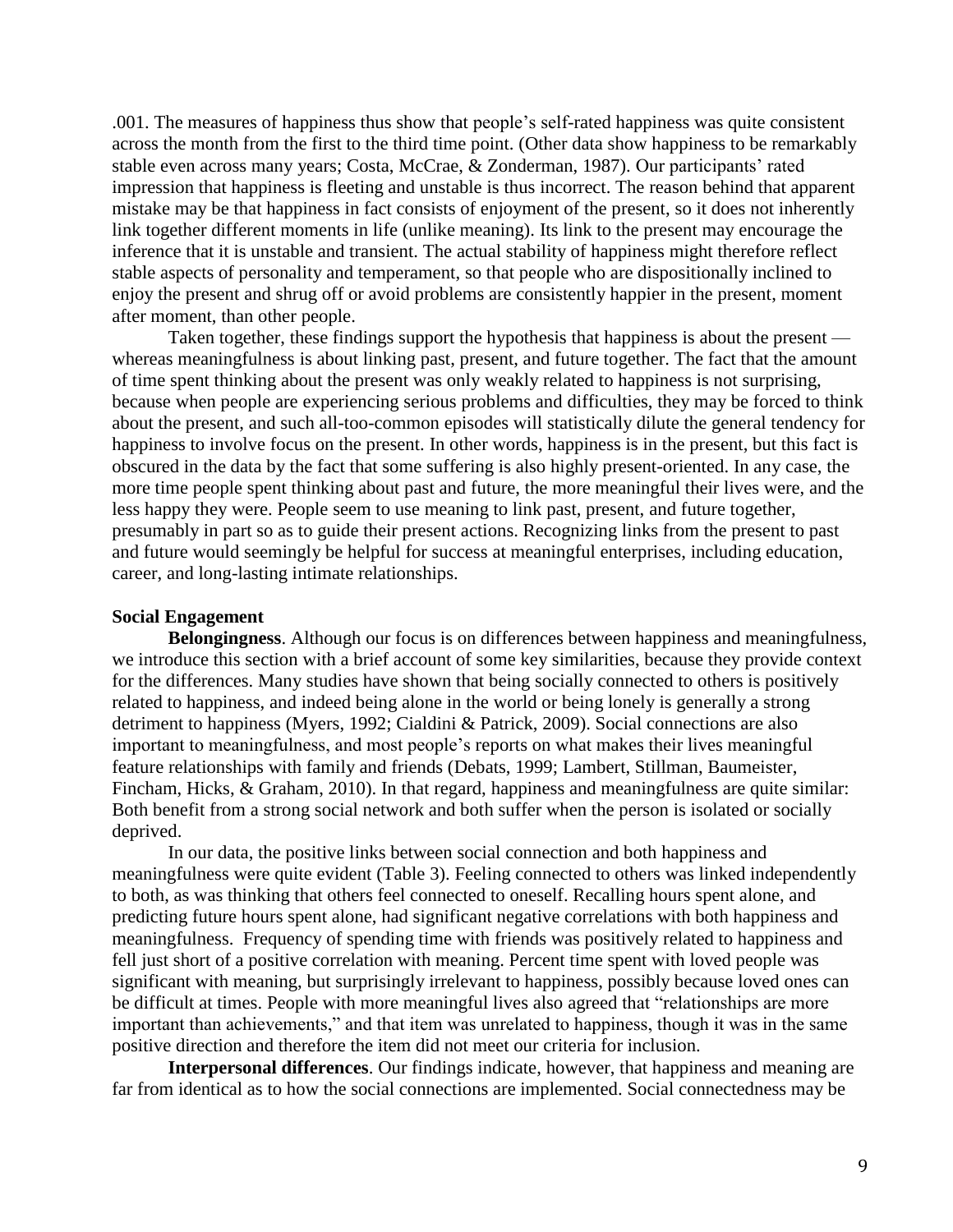important for both, but the direction and focus differ. Happiness seems intertwined with the benefits one receives from others. Meaningfulness is instead associated with the benefits that others receive from the self.

Two key items asked people to rate whether they were givers or takers. Being a giver was positively related to meaningfulness, while being a taker was negatively related to it. Meaning is thus about being a giver rather than a taker. With happiness, the correlation trends were in the opposite direction. Although neither correlation with happiness was significant, their difference was,  $Z = 0.350$ , p<.001. Thus, takers may well be happier than givers. In any case, the clear and strong finding is that givers have more meaningful lives than takers.

Another item asked to what extent the participant generally tries to help others in need. More helping was strongly related to meaningfulness, but it had a nonsignificant trend in the opposite direction with happiness (as if helping others detracted from happiness). To be sure, in the simple (uncorrected) analyses, meaningfulness and happiness were both positively correlated with saying that one generally tries to help the needy, meaningfulness:  $r(390) = .24$ ,  $p < .001$ ; happiness:  $r(390)$  $=$  .11,  $p < 0.05$ . But most of that appears to be due to the impact of meaningfulness. That is, helping others increases meaning, and that benefit carries over to increase happiness too — but with the increase in meaning controlled for, helping others has if anything a negative impact on happiness. When we corrected meaningfulness for happiness (Table 3), the effect remained the same,  $rp(387) =$ .23,  $p < .001$ , whereas when we corrected happiness for meaningfulness, the impact of helping others switched from positive to negative,  $rp(387) = -.06$ , *ns*. Thus, if anything, pure happiness is linked to *not* helping others in need. But in everyday life, helping others makes the helper's life meaningful and thereby increases happiness.

Taking care of children is a highly relevant activity, because people associate parenthood with personal fulfillment but it often requires downplaying the self and devoting oneself to caring for the children. Our sample was evenly divided between parents and nonparents. For non-parents, taking care of children had no relationship to either happiness or meaningfulness, but for parents, the more time they spent taking care of children, the more meaningful their lives were. (Time spent taking care of children had no relation to happiness and if anything trended toward reducing happiness.)

These findings illuminate the so-called "parenthood paradox," which is that most people want to be happy and want to become parents, but those two goals are in conflict insofar as becoming a parent often reduces happiness (e.g., Twenge, Campbell, & Foster, 2003; cf. Nelson et al., in press). Baumeister (1991) proposed that the parenthood paradox can be resolved by proposing that people seek not just happiness but also meaning, and so they become parents because the gains in meaningfulness offset any losses in happiness. The present findings are consistent with that conclusion, which has broader implications for positive psychology, because they suggest that people will pursue meaningfulness even at the expense of happiness.

Arguing would seemingly test the limits of interpersonal connection, because arguing is regarded by most people as unpleasant. The item that asked people to rate whether arguing is something that reflects and expresses them yielded significant correlations in opposite directions. The more that people regarded arguing as something that reflects them, the more meaningful but the less happy their lives were. Thus, perhaps surprisingly, the effects of arguing were similar to those of helping others. We propose that meaningfulness comes in part from being involved in things one regards as important (see next section), and sometimes one has to argue for these. But the unpleasantness of arguing may contribute to the lower happiness. Happy people may prefer not to argue and may certainly think that arguing is something they do only reluctantly rather than as a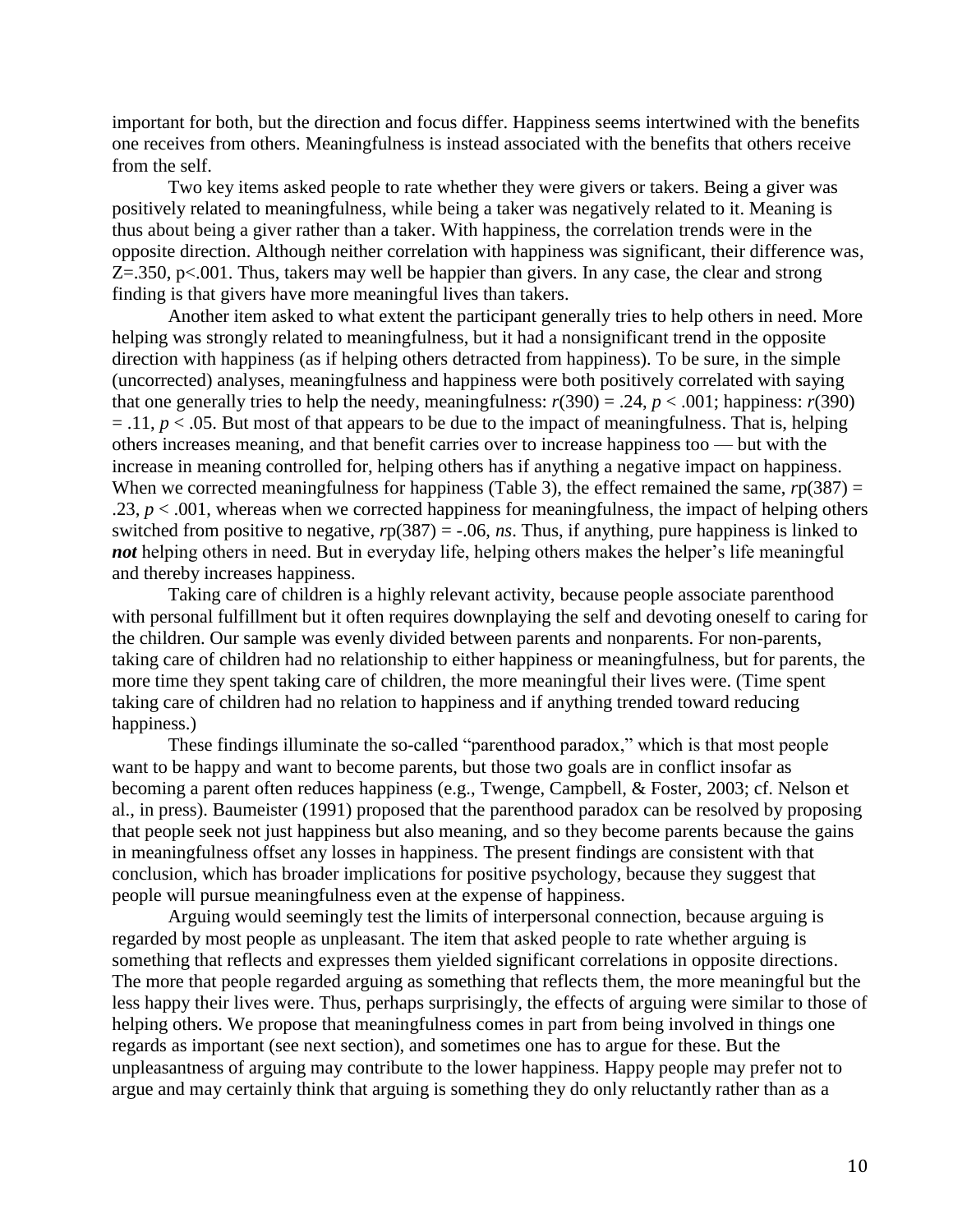frequent expression of their inner self and values.

Thus, to summarize, meaningfulness is associated with doing things for others. Happiness is associated with others doing things for oneself. Engagement with others that sacrifices the self or that builds relationships over time contributes to meaningfulness, but it has a negligible or negative link to happiness.

## **Meaningful Involvement**

A smattering of findings (see Table 4) suggested that serious involvement with things beyond oneself and one's pleasures promotes meaningfulness, often to the detriment of happiness. These contribute to the view that happiness and meaningfulness are different and that pursuing happiness is not the only goal people have in life.

Two big-picture items asked people how many positive events and how many negative events have happened in their lives. These were both positively correlated with meaning. In contrast, the more negative events, the lower one's happiness. Having more positive events contributed to higher happiness, though the effect was considerably smaller than the effect of negative events (3.24% vs. 14.44% of variance). Thus, again, bad was stronger than good (Baumeister et al., 2001). Regardless, the more novel finding is that experiencing many bad events is linked to high levels of meaningfulness but low happiness.

Stress can be simply a matter of external misfortune visited on the self, but it can also stem from being involved in meaningful yet difficult undertakings. The more stress people recalled having, the more meaningful they rated their lives as being, and also the less happy they were. Much stress is future oriented, and one clear fact about stress (dating back to the classic executive monkey studies by Brady, 1958) is that one can be under considerable stress even if nothing bad ever happens. Stress has more to do with the anticipation of possible bad events (i.e., threats) than with actually enduring misfortune. Meaningfulness connects present to future, and the link between stress and meaningfulness is consistent with that conclusion.

Worrying showed the same pattern. Consistent with intuitions, more worrying was linked to lower happiness. However, perhaps surprisingly, greater frequency of worrying was associated with higher levels of meaningfulness. People with very meaningful lives worry more and have more stress than people with less meaningful lives. Again, we think this indicates that worrying comes from involvement and engagement with important activities that go beyond the self, and beyond the present (worry is ineluctably future-oriented) and so worrying may often be an unavoidable part of a meaningful life, even though it detracts from happiness.

One item asked "how often do you reflect on struggles and challenges you have faced in your life?" This may be the past-oriented companion to future-oriented worry. This item too yielded relatively strong and opposite correlations. The more people reflected on their prior challenges and struggles, the more meaningful their lives were, but the less happy. Reflecting on past struggles and challenges is likely a matter of integrating past and present, possibly with an eye to the future as well, so this finding is consistent with the temporal integration aspect of meaningfulness.

Helping people in need likewise is one form of meaningful involvement in many lives. It too was linked to more meaning and less happiness.

Participants were asked to predict how many hours they expected to spend in deep thought each day (in hours). Expecting to do a lot of deep thinking was positively correlated with meaningfulness, but negatively with happiness. In contrast, reporting on the amount of time one had recently spent in deep thought had no relation to either meaningfulness or happiness. Perhaps deep thought is not as miserable as people assume! But meaningful involvements often require or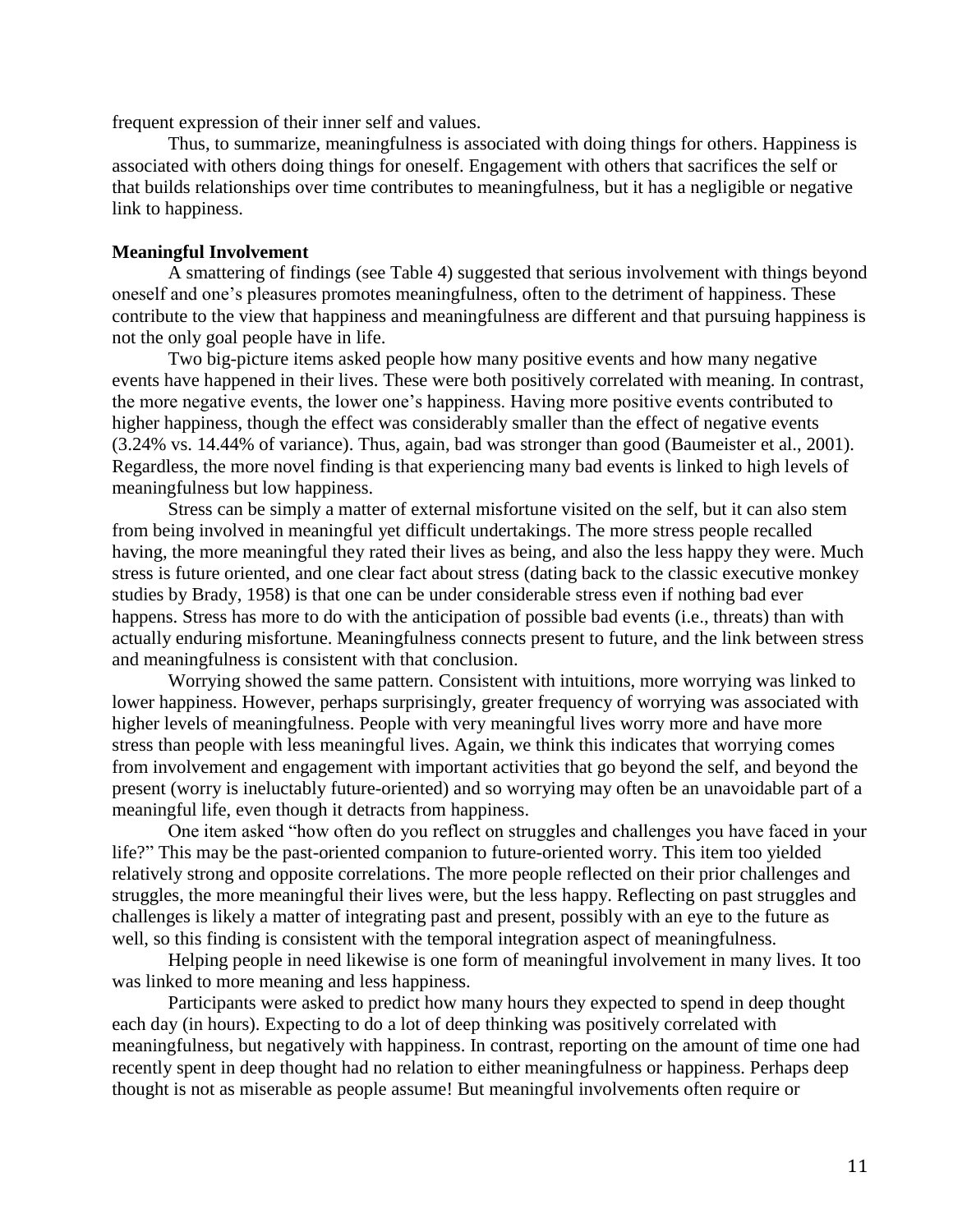stimulate serious thinking and mental effort, and so the more people are involved in ongoing challenges, the more they may expect to engage in such cognitive activity. Such expectations, and by implication such involvements, increase meaning but reduce happiness.

## **Self**

Our theory proposed that one's cultural identity should involve meaning more than happiness. Our findings support this conjecture. Considering issues of personal identity as important was positively related to meaning, but it trended toward a negative relation to happiness. Concern with issues of identity presumably indicates directing effort at constructing the self, and such issues may especially arise during difficult times, which might account for any negativity toward happiness. The important finding, however, is that caring about how one's self is defined within the society is part of having a meaningful life.

Other relevant evidence comes from activities that express the self. We had participants rate a series of 37 activities, including both general activities (working, eating, relaxing) and specific activities (texting, fixing information technology problems, meditating), as to whether each one reflected the self. See Table 5 for the full list. These findings confirmed that doing things that express the self is about meaning, not happiness. The 37 items yielded 25 significant correlations with meaningfulness, all positive. In contrast, only two "reflects me" items correlated significantly positively with happiness, and five actually yielded significant negative correlations. Thus, in general, doing things that express and reflect the self are important for making life meaningful, but they are mostly irrelevant and occasionally even detrimental to happiness.

Higher meaning but lower happiness were significantly correlated with feeling that the following activities "reflect me": taking care of children, buying gifts for others, watching television, worrying, and arguing. Except for the television item, these items reflect concern for others and exerting effort on behalf of others, as well as being involved in ongoing activities with future goals. Such concern and efforts on behalf indicate meaningful connections with others, but putting others ahead of the self seemed to detract from happiness (at least the portion of happiness that is independent of meaningfulness). These findings are thus consistent with the results we reported earlier on interpersonal connections: Devoting the self to helping others detracts from happiness but increases meaning. The findings about ongoing activities with future goals are consistent with the pattern that meaningfulness connects across time, and it extends that to issues of selfhood.

These findings are also consistent with previous evidence provided by MacGregor and Little (1998). They showed that activities were regarded as more meaningful to the extent that the people felt they could be themselves (in colloquial phrase) while performing them. That is, activities that were consistent with core themes and values of the self brought more meaningfulness than other activities.

Meaningfulness had additional correlates that were simply unrelated to happiness. The more people thought that commuting, talking on phone, cooking, cleaning, maintaining the house, meditating, emailing, social networking, praying, planning, waiting on others, listening, reading for pleasure, snoozing, and balancing finances reflected them, the higher their lives were on meaningfulness. These items were however irrelevant to happiness, all yielding nonsignificant trends in the opposite direction (i.e., toward less happiness). Many of these involve exerting effort and selfregulation, presumably to maintain one's place in society by living up to its standards (commuting, cleaning, maintaining house, emailing, social networking, planning, waiting on others, balancing finances). Although many of these items (commuting, cleaning, maintaining house, meditating, planning, balancing finances) require expending effort, the effort is partly done to benefit the self, so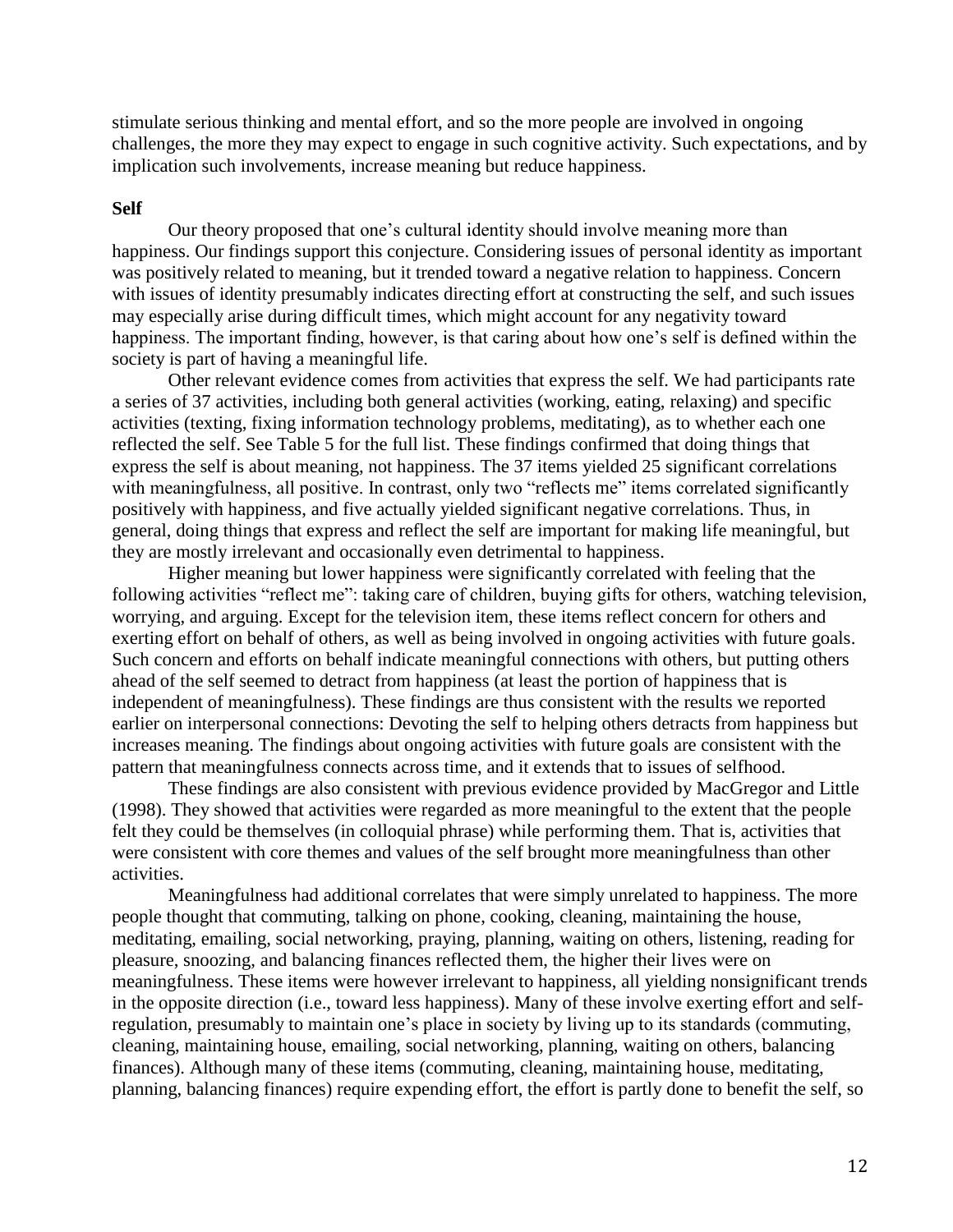these do not detract from happiness the way working for others does. The "waiting on others" item however did appear here, again consistent with the view that, interpersonally, meaningfulness is about being a giver.

Many of these items also involve linking events across time, such as by doing things that may not be inherently rewarding but that are done in the present for the sake of the future (commuting, cleaning, maintaining house, meditating, emailing, social networking, praying, planning, reading for pleasure, balancing finances). Some readers may think that praying is inherently pleasant, but that item had a trend toward a negative relation to happiness, presumably because people do their most frequent and earnest praying when they experience difficulties, threatening possibilities, and misfortunes. In any case, once again, meaning links across time, whereas happiness does not.

Self-regulation often involves rewarding oneself for meeting goals. The item asking whether people ever reward themselves predicted meaningfulness, such that *not* rewarding yourself went with lower meaningfulness of life. Part of having a meaningful life is learning to reward yourself, presumably according to ongoing plans and schedules and commitments, thus reflecting good selfregulation

We also included some self-perception items. Considering oneself to be wise and creative predicted higher levels of meaningfulness, but those items were irrelevant to happiness. Both wisdom and creativity may indicate an integrative (and meaningful) understanding of events. At the risk of oversimplifying, wisdom is a matter of understanding what is true and real (Worthy, Gorlick, Pacheco, Schnyer, & Maddox, 2011), whereas creativity involves seeing beyond what is real to what is possible. Both wisdom and creativity seem highly human traits that are presumably much more developed among cultural than among merely social (let alone solitary) animals. Hence the links between meaningfulness and both creativity and wisdom align with the idea that meaningfulness is cultural.

Regarding oneself as anxious was linked to higher meaningfulness but lower happiness. Obviously anxiety is unpleasant, so it detracts from happiness. Why a more meaningful life should be linked to seeing oneself as more anxious is open to several interpretations. Presumably having meaningful involvements that link past, present, and future raises more possibilities for threats, leading to worry (which as we saw was also positively related to meaningfulness). If one is involved in a long-term activity that has occupied past efforts and demands more in the present to work toward an uncertain but appealing future outcome, the possibility of failure is substantial, and this may increase anxiety. Anxiety is strongly linked to social exclusion, so the possibility of being rejected in the future may afflict people whose thoughts link present and future. In contrast, living in the present moment is what happiness is all about, and it would only rarely invoke anxiety.

The anxiety findings thus invoke the possibility that anxiety has a temporal structure that links the present to the future. Terror Management Theory has contended that anxiety is essentially and generally rooted in fear of death (e.g., Pyszczynski, Greenberg, & Solomon , 1997), which is a future event insofar to the anxiety about death is experienced by people who are currently alive. More broadly, a survey of the anxiety literature by Baumeister and Tice (1990) concluded that there are two main sources of anxiety, the larger one being social exclusion, and the lesser one being fears of death and injury — but, again, both of these are encountered as possible future events more than as current states. (In fact, the immediate impact of being socially excluded or rejected is not a surge of anxiety but rather an emotional numbness, in which the person typically reports feeling nothing; for meta-analysis, see Blackhart et al., 2009.) A theme of this work has been that meaning links the present to the future, whereas happiness is based in the present. Anxiety detracts from happiness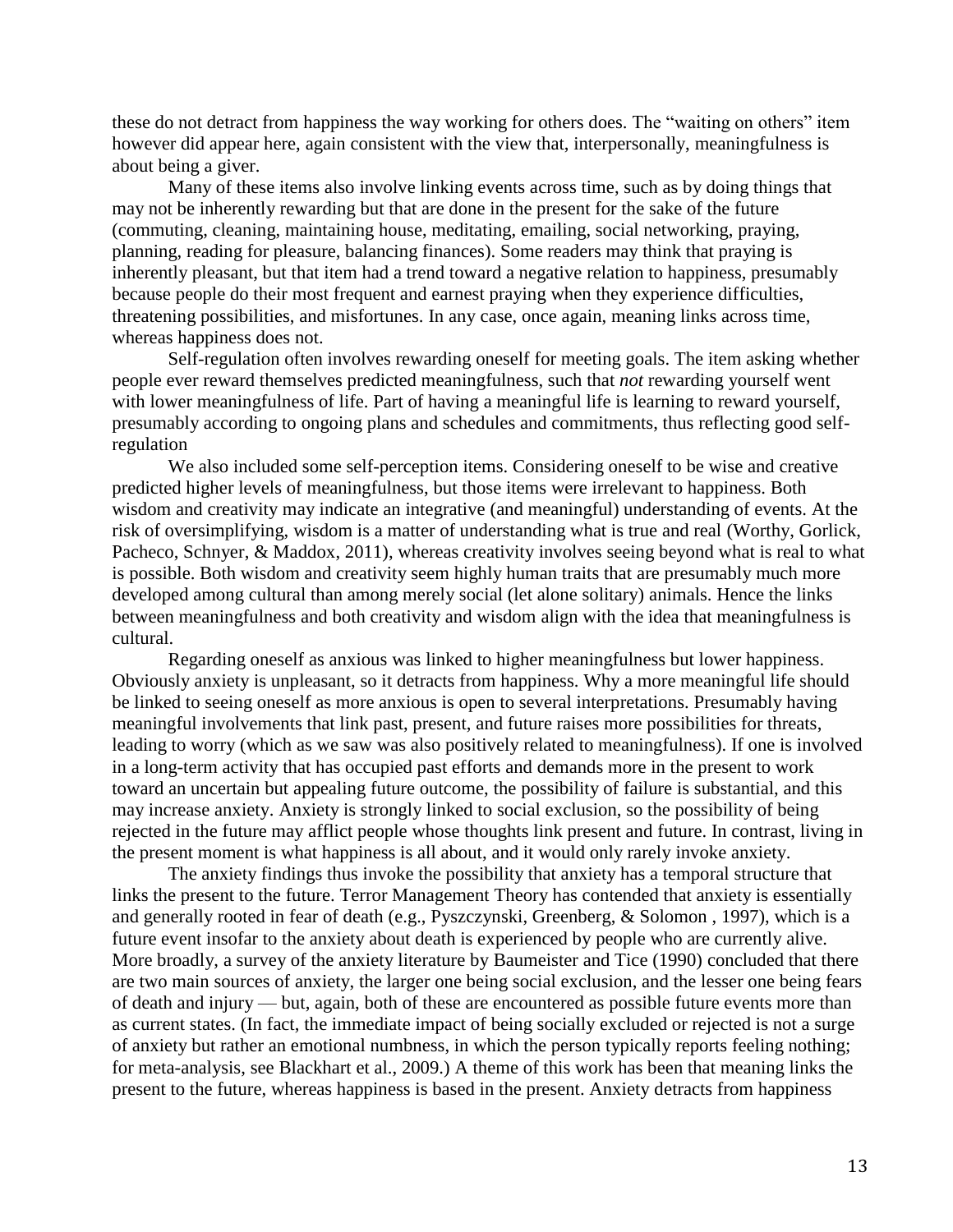because happiness is reduced when one feels bad in the moment. Anxiety is linked to higher meaningfulness because it is based on connecting the present to possible future events.

Thus, the self is apparently more about meaning than happiness. The self integrates across time, insofar as one is the same person day after day, year after year. Caring about personal identity, doing things that reflect and express the self, and seeing oneself as wise, creative, and anxious all were linked to a meaningful life, but they had negligible or negative relations to happiness.

# **Conclusions and Integration**

Meaningfulness and happiness are positively correlated, so they have much in common. Many factors, such as feeling connected to others, feeling productive, and not being alone or bored contribute similarly to both. Yet the two are distinct, and the focus of this investigation has been to identify the major differences in correlates of happiness (corrected for meaning) and meaningfulness (corrected for happiness). Correcting highly correlated variables for each other can reverse effects, which may contribute to some inconsistency in the literature. Future research should distinguish happiness from meaningfulness, because many ostensible contributors to happiness are in fact mainly associated with meaning and have little or no direct contribution to happiness except by way of increasing meaning. For example, helping others may actually increase happiness because it increases meaningfulness, which in turn contributes to happiness, but when we corrected for the effect on meaningfulness, the pure effect of helping others was if anything the opposite: a reduced level of happiness.

Our findings suggest that happiness is mainly about getting what one wants and needs, including from other people or even just by using money. In contrast, meaningfulness was linked to doing things that express and reflect the self, and in particular to doing positive things for others. Meaningful involvements increase one's stress, worries, arguments, and anxiety, which reduce happiness. (Spending money to get things went with happiness, but managing money was linked to meaningfulness.) Happiness went with being a taker more than a giver, while meaningfulness was associated with being a giver more than a taker. Whereas happiness was focused on feeling good in the present, meaningfulness integrated past, present, and future, and it sometimes meant feeling bad. Past misfortunes reduce present happiness, but they are linked to higher meaningfulness — perhaps because people cope with them by finding meaning.

#### **The Highly Meaningful But Unhappy Life**

Our data enable us to construct a statistical portrait of a life that is highly meaningful but relatively low in happiness, which illuminates the differences between happiness and meaningfulness. This sort of life has received relatively little attention and even less respect. But people who sacrifice their personal pleasures in order to participate constructively in society may make substantial contributions. Cultivating and encouraging such people despite their unhappiness could be a goal worthy of positive psychology.

Our findings depict the unhappy but meaningful life as seriously involved in difficult undertakings. It was marked by ample worry, stress, argument, and anxiety. People with such lives spend much time thinking about past and future: They expect to do a lot of deep thinking, they imagine future events, and they reflect on past struggles and challenges. They perceive themselves as having had more unpleasant experiences than others, and in fact 3% of having a meaningful life was due to having had bad things happen to you.

Although these individuals may be relatively unhappy, several signs suggest they could make positive contributions to society. High meaningfulness despite low happiness was associated with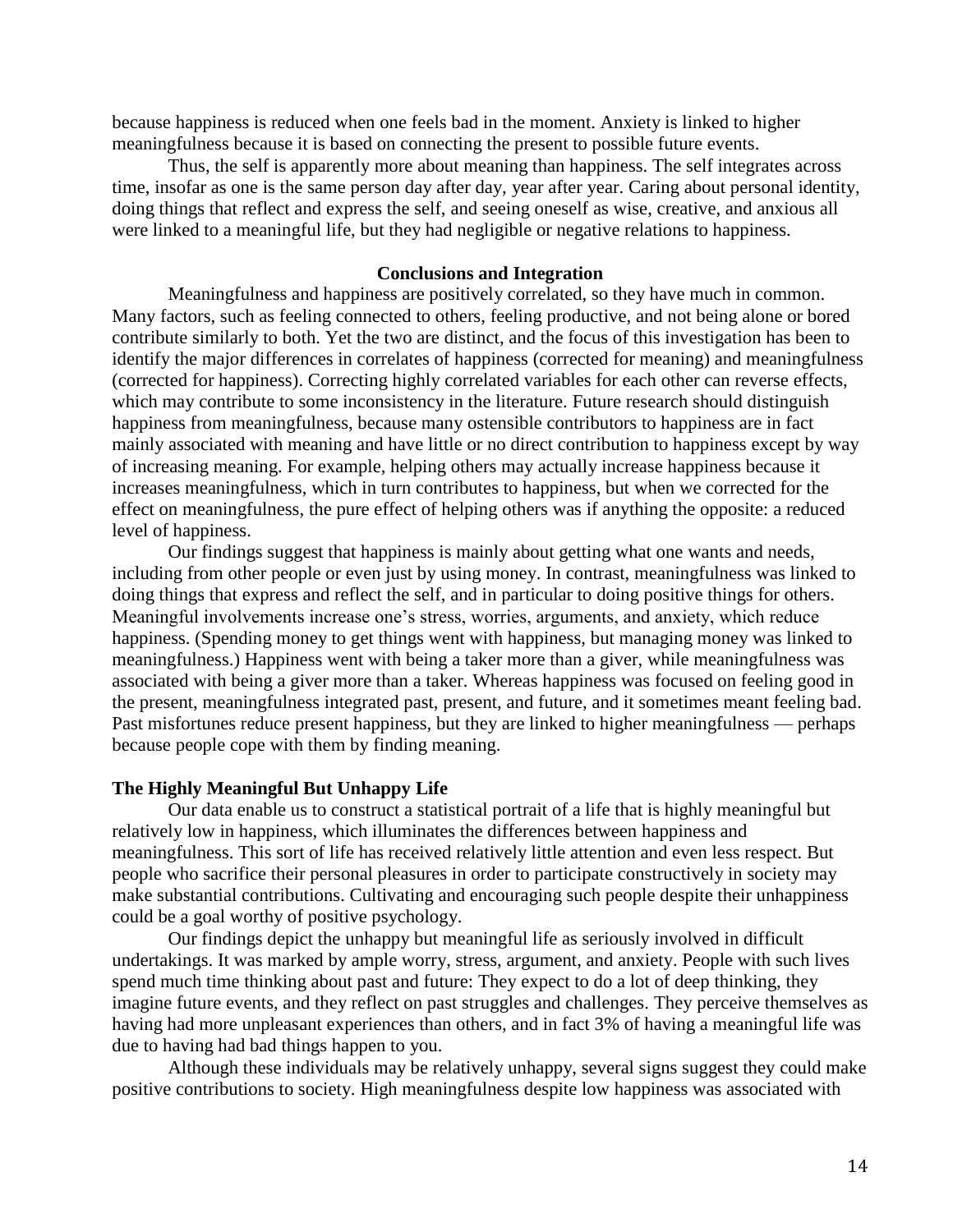being a giver rather than a taker. These people were likely to say that taking care of children reflected them, as did buying gifts for others. Such people may self-regulate well, as indicated by their reflecting on past struggles and imagining the future, and also in their tendency to reward themselves.

One can also use our findings to depict the highly happy but relatively meaningless life. People with such lives seem rather carefree, lacking in worries and anxieties. If they argue, they do not feel that arguing reflects them. Interpersonally, they are takers rather than givers, and they give little thought to past and future. These patterns suggest that happiness without meaning characterizes a relatively shallow, self-absorbed or even selfish life, in which things go well, needs and desires are easily satisfied, and difficult or taxing entanglements are avoided.

# **Concluding Remarks**

Positive psychology has made great strides in learning about how to cultivate happiness (e.g., Lyubomirsky, 2008). Although it is hard to dispute the appeal of happiness, recent work has begun to suggest downsides of valuing and pursuing happiness (Mauss et al., 2011), as well as benefits from unhappy and negative feelings (e.g., Forgas, 1997). Hence we recommend that positive psychology focus some of its energy on understanding meaningfulness, including understanding what differentiates it from happiness. Clearly happiness is not all that people seek, and indeed the meaningful but unhappy life is in some ways more admirable than the happy but meaningless one.

Our findings are broadly consistent with the framework that happiness is natural but meaning is cultural. Although humans use money and other cultural artifacts to achieve satisfaction, the essence of happiness was still consist in having needs and wants satisfied. The happy person thus resembles an animal with perhaps some added complexity. In contrast, meaningfulness pointed to more distinctively human activities, such as expressing oneself and thinking integratively about past and future. Put another way, humans may resemble many other creatures in their striving for happiness, but the quest for meaning is a key part of what makes us human, and uniquely so.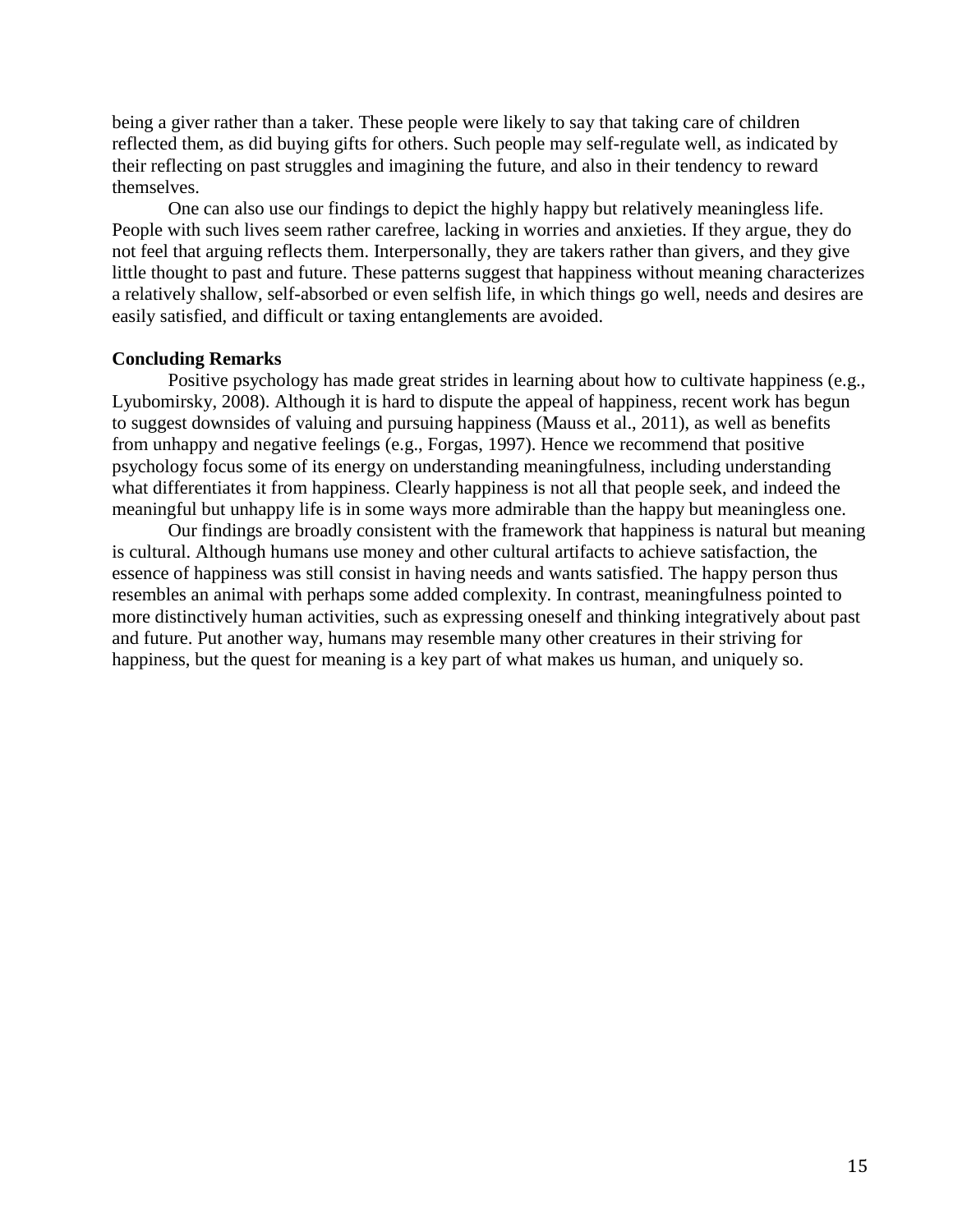#### References

Baumeister, R.F. (1991). *Meanings of life*. New York: Guilford Press.

- Baumeister, R. F., & Tice, D. M. (1990). Anxiety and social exclusion. *Journal of Social and Clinical Psychology, 9*, 165-195.
- Baumeister, R.F. (2011). Self-and identity: A brief overview of what they are, what they do, and how they work. *Annals of the New York Academy of Sciences, 1234*, 48-55.
- Baumeister, R.F., Bratslavsky, E., Finkenauer, C., & Vohs, K.D. (2001). Bad is stronger than good. *Review of General Psychology, 5*, 323-370.
- Blackhart, G.C., Nelson, B.C., Knowles, M.L., & Baumeister, R.F. (2009). Rejection elicits emotional reactions but neither causes immediate distress nor lowers self-esteem: A metaanalytic review of 192 studies on social exclusion. *Personality and Social Psychology Review, 13*, 269-309.
- Cialdini, J. T., & Patrick, W. (2008). *Loneliness*. New York: Norton.
- Costa, P.T., McCrae, R.R., & Zonderman, A.B. (1987). Environmental and dispositional influences on well-being: Longitudinal follow-up of an American national sample. *British Journal of Psychology, 78*, 299-306.
- Debats, D. L. (1999). Sources of meaning: An investigation of significant commitments in life. *Journal of Humanistic Psychology, 39*, 30–57.
- Forgas, J.P. (1997). When sad is better than happy: Negative affect can improve the quality and effectiveness of persuasive messages and social influence strategies. *Journal of Experimental Social Psychology, 43*, 513-528.
- Lambert, N.M., Stillman, T.F., Baumeister, R.F., Fincham, F.R., Hicks, J.A., & Graham, S.M. (2010). Family as a salient source of meaning in young adulthood. *Journal of Positive Psychology, 5*, 367-376.
- Lyubomirsky, S. (2008). *The how of happiness.* New York: Penguin.
- MacGregor, I., & Little, B.R. (1998). Personal projects, happiness, and meaning: On doing well and being yourself. *Journal of Personality and Social Psychology, 74*, 494-512.
- Mauss, I.B., Tamir, M., Anderson, C.L., & Savino, N.S. (2011). Can seeking happiness make people happy? Paradoxical effects of valuing happiness. *Emotion,11,* 1-9.
- Myers, D. G. (1992). *The pursuit of happiness*. New York: Avon Books.
- Nelson, S.K., Kushlev, K., English, T., Carstensen, L.L., Dunn, E.W., & Lyubomirsky, S. (in press). In defense of parenthood: Children are associated with more joy than misery. *Psychological Science*.
- Pyszczynski, T., Greenberg, J., & Solomon, S. (1997). Why do we need what we need? A terror management perspective on the roots of human social motivation. *Psychological Inquiry, 8*, 1-20.
- Twenge, J.M., Campbell, W.K., & Foster, C.A. (2003). Parenthood and marital satisfaction: A metaanalytic review. *Journal of Marriage and the Family, 65*, 574-583.
- Vallacher, R. R., & Wegner, D.M. (1985). *A theory of action identification*. Hillsdale, NJ: Erlbaum.
- Vallacher, R. R., & Wegner, D.M. (1987). What do people think they're doing: Action identification and human behavior. *Psychological Review, 94*, 3-15.
- Worthy, D. A. Gorlick, M. A., Pacheco, J. L., Schnyer, D. M., & Maddox, W. T. (2011). With age comes wisdom: Decision making in younger and older adults. *Psychological Science, 22, 1375-1380.*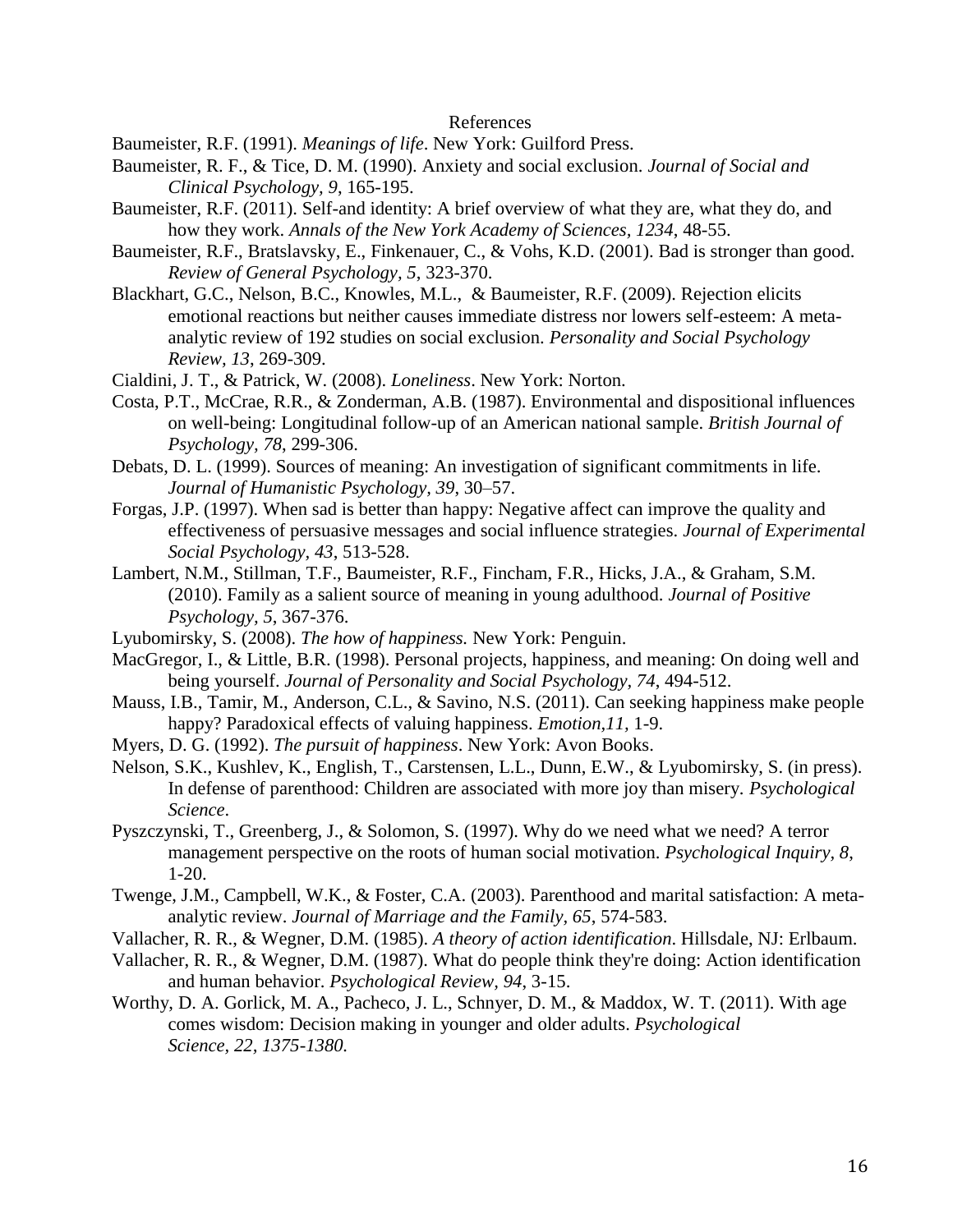# Table 1: Affect Balance and Fulfilling Basic Wants and Needs

|                                        | <b>Happiness</b> | <b>Meaningfulness</b> |
|----------------------------------------|------------------|-----------------------|
| <b>Overall</b>                         |                  |                       |
| Life is easy                           | $.35***$         | $-.002$               |
| Life is struggle                       | $-0.43***$       | .08                   |
| Self healthy (T3)                      | $.31***$         | .04                   |
| <b>Feelings</b>                        |                  |                       |
| Percent time feel good                 | $.65***$         | .06                   |
| Percent time feel bad                  | $-.59***$        | .04                   |
| Percent time feel bored                | $-.20**$         | $-.22**$              |
| <b>Money</b>                           |                  |                       |
| Able buy needs (T3)                    | $.29***$         | $-.03$                |
| Able buy wants (T3)                    | $.38***$         | $-.11$                |
| Scarcity of money (T2)                 | $-.22**$         | $-.05$                |
| How I spend money reflects me (T2)     | $.14**$          | .06                   |
| Balancing finances reflects me (T2)    | $-.03$           | $.17**$               |
| Economic fluctuations affect happiness | $-14**$          | .07                   |

*n*s range from 297 to 390. Both meaning indices and happiness indices correlated with one other (that is, from Time 1 to Time 3), *r*(329) = .76 for meaning and *r*(325) = .82 for happiness. Hence, all reports are partial correlations, which corrected the influence of happiness for meaningfulness analysis and meaningfulness for happiness analyses. Correlations are between Time 1 assessments of happiness and meaningfulness and Time 1 outcomes, unless noted by a T and the assessment period in parentheses.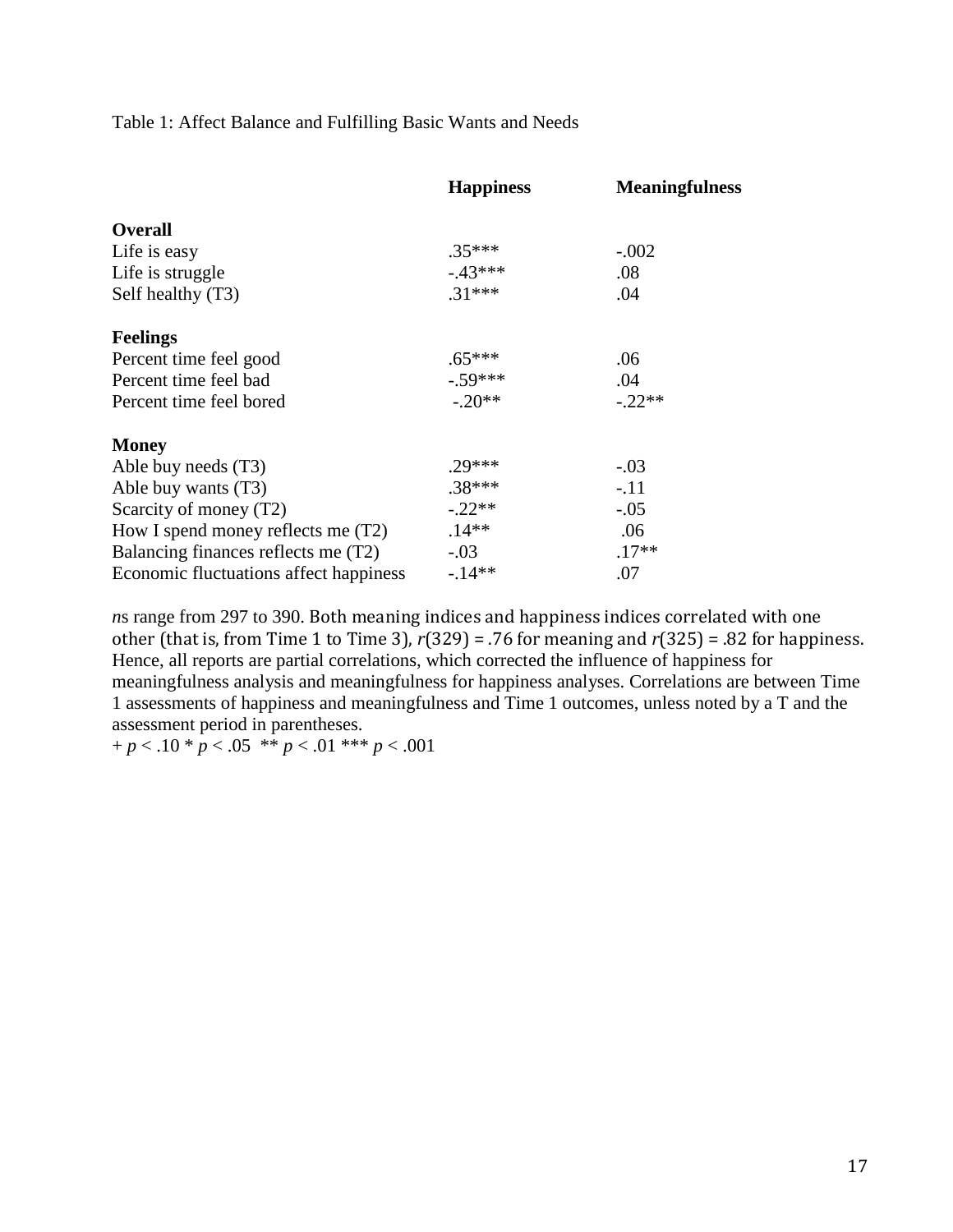# Table 2: Past, Present, and Future

|                          | <b>Happiness</b> | <b>Meaningfulness</b> |
|--------------------------|------------------|-----------------------|
| <b>Thinking about</b>    |                  |                       |
| Past                     | $-.32***$        | $.08+$                |
| Present                  | $.10*$           | .04                   |
| Future                   | $-18***$         | $.09+$                |
| Past & future (combined) | $-.31***$        | $.11*$                |
| Imagining the future     | $-11*$           | $.18***$              |

*n*s ranged from 383 to 387. All reports are partial correlations, which corrected the influence of happiness for meaningfulness analyses and meaningfulness for happiness analyses. Correlations are between Time 1 assessments of happiness and meaningfulness and Time 1 outcomes.  $+p < .10 * p < .05 * p < .01 * * p < .01$ 

# **Experimental study**

|                      | <b>Happiness</b> | <b>Meaningfulness</b> | t-test     |
|----------------------|------------------|-----------------------|------------|
| Future-focused index | 4.12             | 5.11                  | 8.71***    |
| Permanence index     | 3.81             | 5.26                  | $10.22***$ |

 $n = 124$ ; 45% male,  $M_{\text{age}} = 21$ . Ratings were on a 1-7 scale. Items that made up the future-focused index were short-term (reverse-coded), long-term, and future-focused. Items that made up the permanence index were fleeting (reverse-coded), short-lived (reverse-coded), lasting, and permanent.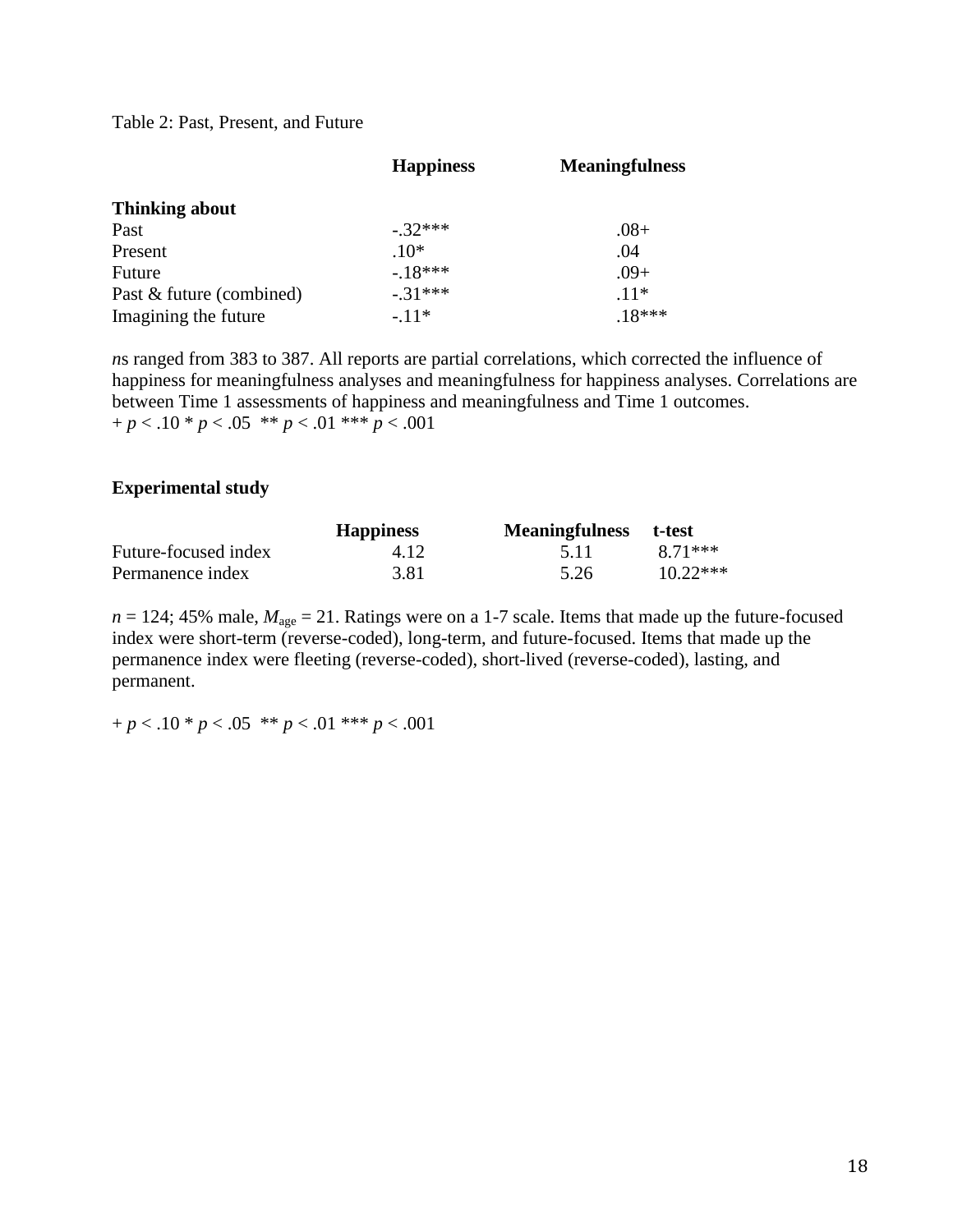Table 3: Social /Interpersonal Involvement

|                                          | <b>Happiness</b> | <b>Meaningfulness</b> |
|------------------------------------------|------------------|-----------------------|
| Feeling connected to others              | $37***$          | $.27***$              |
| Thinking that others feel                |                  |                       |
| connected to oneself                     | $.32***$         | $.27***$              |
| Recalling hours spent alone (T2)         | $-13*$           | $-14*$                |
| Predicting future hours spent alone      | $-.14*$          | $-12*$                |
| Frequency of time with friends (T2)      | $.18*$           | .08                   |
| Percent time spent with people one loves | .02              | $.17**$               |
| Relationships are more important         | .04              | $.12*$                |
| than achievements (T3)                   |                  |                       |
| Arguing reflects me                      | $-13**$          | $.10**$               |
| I am a giver $(T3)$                      | $-.17**$         | $.32***$              |
| I am a taker (T3)                        | .06              | $-.07$                |
| Tries to help the needy                  | $-.06$           | $.23***$              |
| Recall time taking care of children      | $-.06$           | $.23***$              |
| <i>Parents:</i>                          |                  |                       |
| Recall taking care of children           | $-.06$           | $.21***$              |
| Non-Parents:                             |                  |                       |
| Recall taking care of children           | .002             | .05                   |

*n*s range from 297 to 390. All reports are partial correlations, which corrected the influence of happiness for meaningfulness analysis and meaningfulness for happiness analyses. Correlations are between Time 1 assessments of happiness and meaningfulness and Time 1 outcomes, unless noted by a T and the assessment period in parentheses.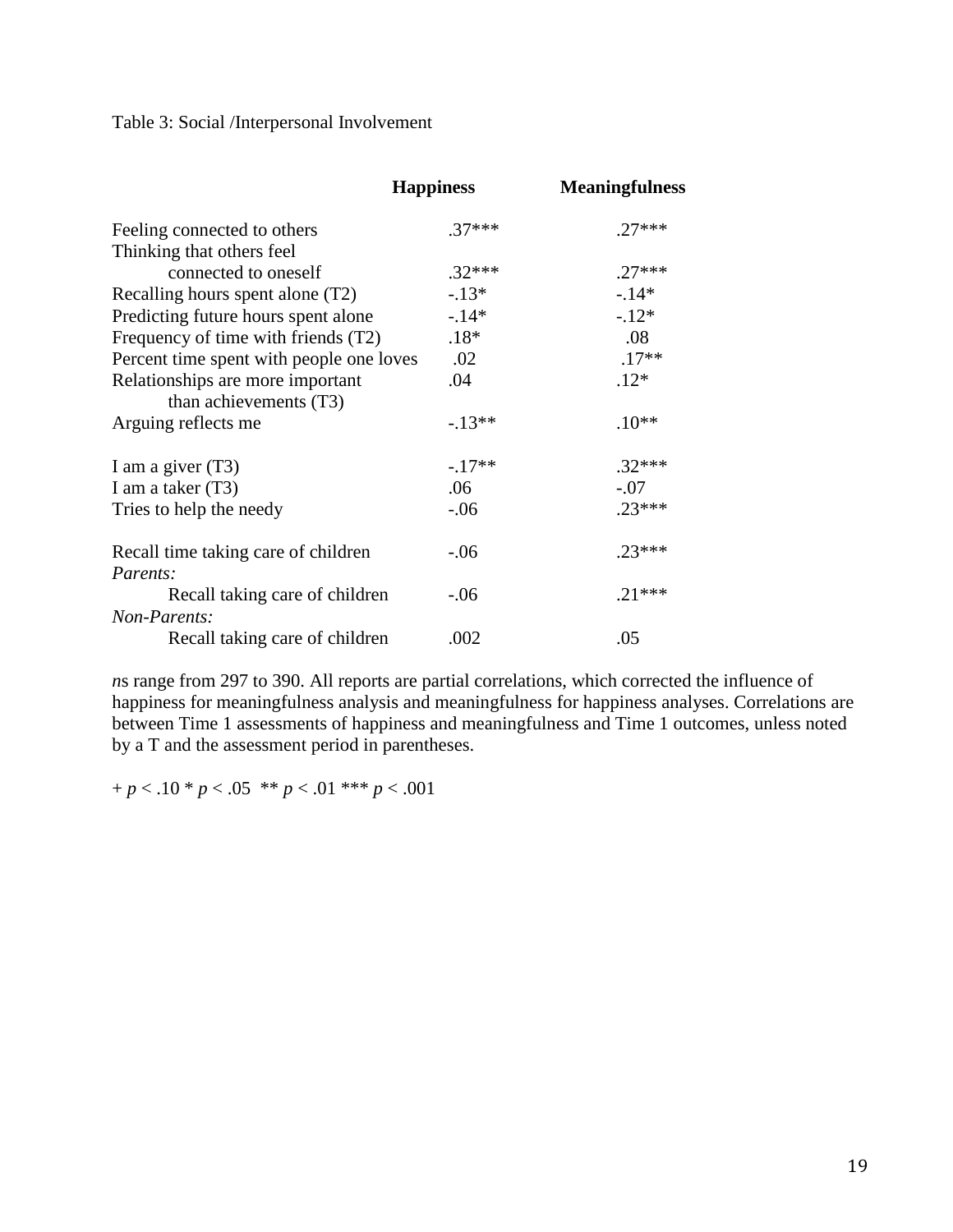Table 4: Meaningful Involvement

|                                       | <b>Happiness</b> | <b>Meaningfulness</b> |  |
|---------------------------------------|------------------|-----------------------|--|
| How many positive events              | $.18**$          | $.42***$              |  |
| How many negative events              | $-.38***$        | $.18**$               |  |
| Stress $(T2)$                         | $-.47***$        | $.18**$               |  |
| Time spent worrying (T2)              | $-.24***$        | $11*$                 |  |
| Reflect on struggles and challenges   | $-.33***$        | $.17**$               |  |
| Expecting to spend time deep thinking | $-14**$          | $.14**$               |  |
| Time spent deep thinking              | $-.02$           | .03                   |  |

*n*s range from 297 to 390. All reports are partial correlations, which corrected the influence of happiness for meaningfulness analysis and meaningfulness for happiness analyses. Correlations are between Time 1 assessments of happiness and meaningfulness and Time 1 outcomes, unless noted by a T and the assessment period in parentheses.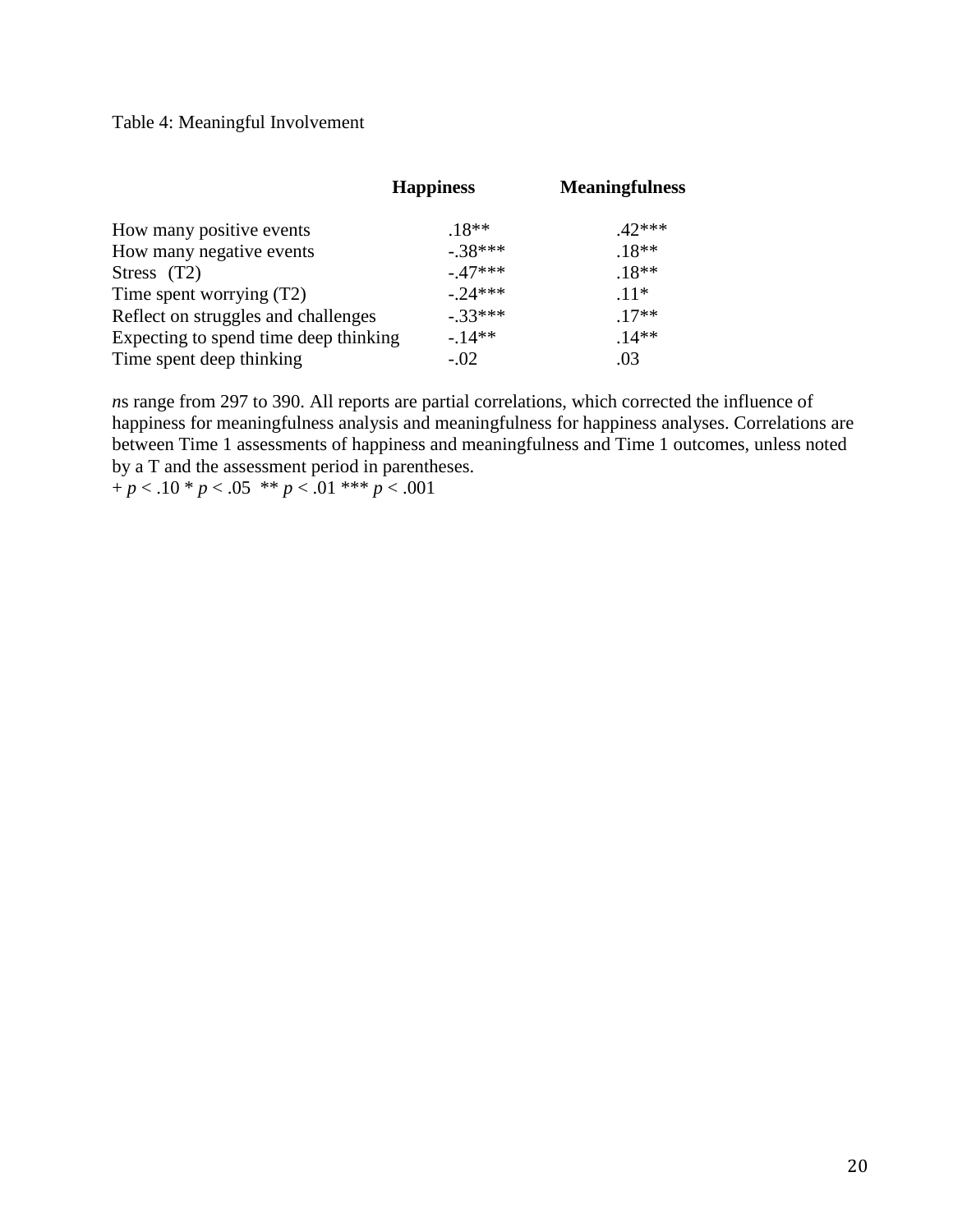|                                                      | <b>Happiness</b> | <b>Meaningfulness</b> |  |
|------------------------------------------------------|------------------|-----------------------|--|
| Extent to which each activity "reflects me" (all T2) |                  |                       |  |
| Working*                                             | .05              | $.11*$                |  |
| Commuting $*$                                        | $-.01$           | $.11*$                |  |
| Socializing*                                         | $.12*$           | $.12*$                |  |
| Relaxing alone*                                      | .03              | .01                   |  |
| Eating*                                              | .04              | .06                   |  |
| $Exercising*$                                        | .07              | .08                   |  |
| Praying*                                             | $-.07$           | $.25***$              |  |
| Watching TV*                                         | $-.10*$          | $.15**$               |  |
| Shopping*                                            | .01              | $.09+$                |  |
| Cooking*                                             | .02              | $.14**$               |  |
| Cleaning*                                            | $-.01$           | .19***                |  |
| Talking on phone*                                    | $-.03$           | $.16***$              |  |
| Being online*                                        | $-.01$           | .02                   |  |
| Taking care of kids*                                 | $-.13*$          | $.28***$              |  |
| $Sex*$                                               | $-.05$           | $.13**$               |  |
| Sleeping*                                            | $-.01$           | .08                   |  |
| Maintaining house                                    | .03              | $.17**$               |  |
| Waiting on others                                    | $-.05$           | $.14**$               |  |
| Worrying                                             | $-.28***$        | $.16**$               |  |
| Planning                                             | $-.01$           | $.12*$                |  |
| Organizing                                           | $-.03$           | $.12*$                |  |
| Listening                                            | $-.07$           | $.22***$              |  |
| Partying with alcohol                                | .08              | $-.03$                |  |
| Partying without alcohol                             | $.12*$           | $-.01$                |  |
| Reading for pleasure                                 | $-.01$           | .19***                |  |
| Reading for work                                     | .01              | $.10*$                |  |
| <b>Balancing finances</b>                            | $-.02$           | $.16**$               |  |
| Snoozing                                             | $-.02$           | $.14**$               |  |
| Arguing                                              | $-.13*$          | $.11*$                |  |
| Meditating                                           | $-.04$           | .19***                |  |
| Emailing                                             | $-.05$           | $.10*$                |  |
| Texting                                              | .05              | .03                   |  |
| Social networking                                    | $-.04$           | $.16**$               |  |
| Procrastinating                                      | $-.07$           | .03                   |  |
| Fixing IT problems                                   | $-.06$           | .04                   |  |
| Buying gifts for others                              | $-.13*$          | $.27***$              |  |
| Buying gifts for self                                | .04              | .04                   |  |
|                                                      |                  |                       |  |
| <b>Consider myself (all T3)</b>                      |                  |                       |  |
| Wise                                                 | $-.06$           | $.33***$              |  |
| Creative                                             | $-.03$           | $.18**$               |  |